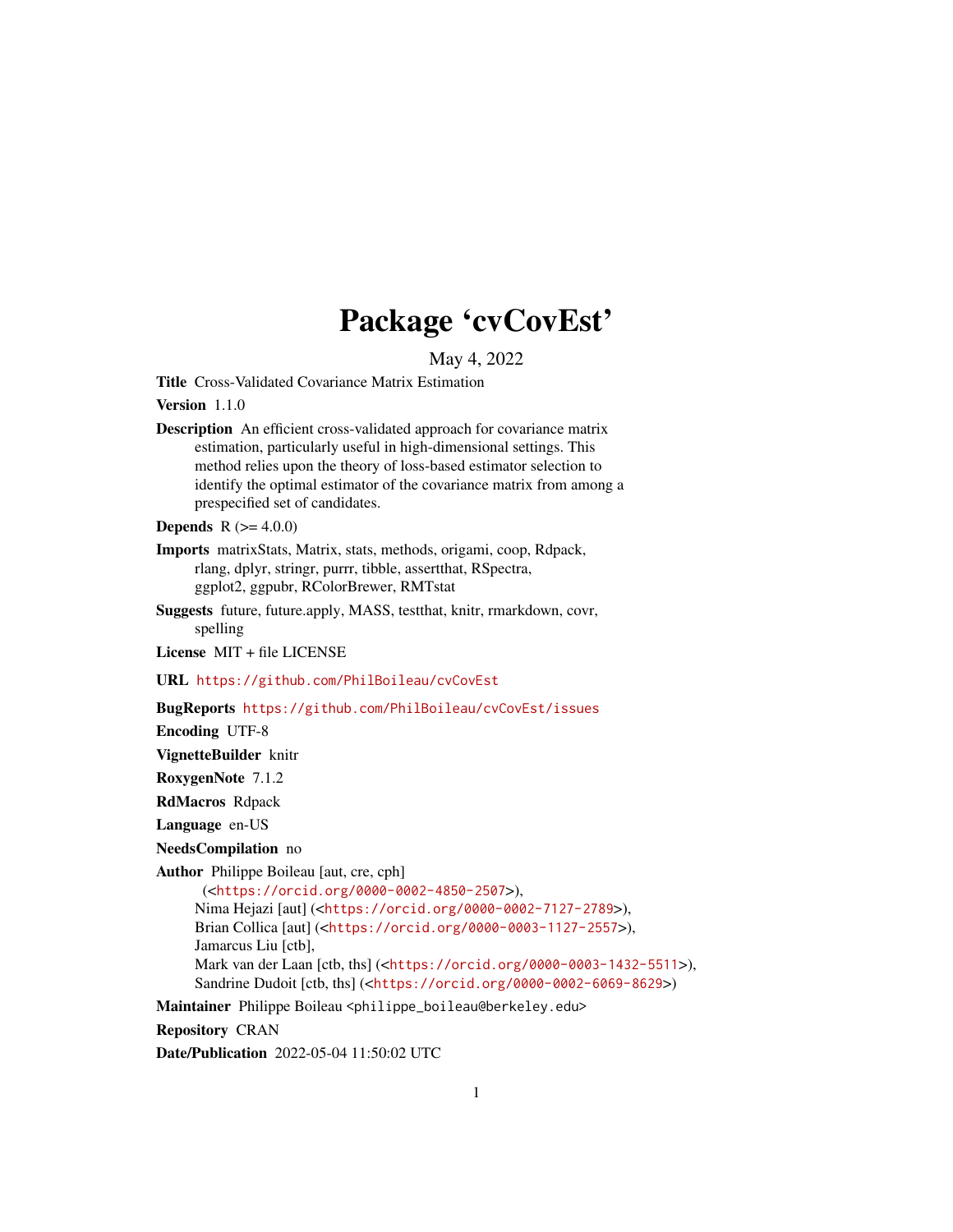# <span id="page-1-0"></span>R topics documented:

| $cv$ Frobenius Loss $\ldots \ldots \ldots \ldots \ldots \ldots \ldots \ldots \ldots \ldots \ldots \ldots$ |    |
|-----------------------------------------------------------------------------------------------------------|----|
|                                                                                                           | -3 |
|                                                                                                           |    |

adaptiveLassoEst *Adaptive LASSO Estimator*

# Description

adaptiveLassoEst() applied the adaptive LASSO to the entries of the sample covariance matrix. The thresholding function is inspired by the penalized regression introduced by Zou (2006). The thresholding function assigns a weight to each entry of the sample covariance matrix based on its initial value. This weight then determines the relative size of the penalty resulting in larger values being penalized less and reducing bias (Rothman et al. 2009).

# Usage

```
adaptiveLassoEst(dat, lambda, n)
```

| dat    | A numeric data. frame, matrix, or similar object.                                                                                 |
|--------|-----------------------------------------------------------------------------------------------------------------------------------|
| lambda | A non-negative numeric defining the amount of thresholding applied to each<br>element of dat's sample covariance matrix.          |
| n      | A non-negative numeric defining the exponent of the adaptive weight applied<br>to each element of dat's sample covariance matrix. |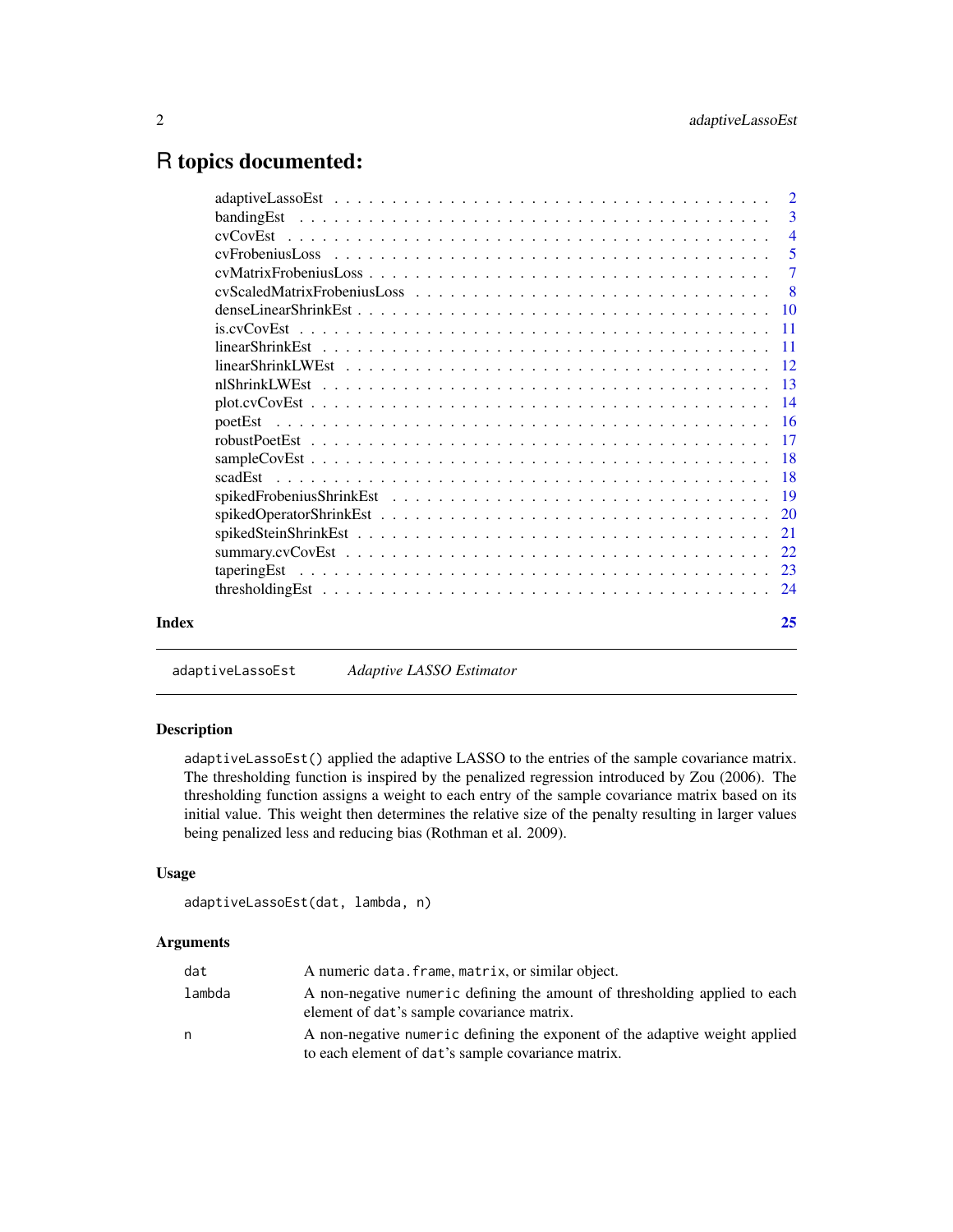# <span id="page-2-0"></span>bandingEst 3

#### Value

A matrix corresponding to the estimate of the covariance matrix.

#### References

Rothman AJ, Levina E, Zhu J (2009). "Generalized Thresholding of Large Covariance Matrices." *Journal of the American Statistical Association*, 104(485), 177-186. doi: [10.1198/jasa.2009.0101,](https://doi.org/10.1198/jasa.2009.0101) https://doi.org/10.1198/jasa.2009.0101.

Zou H (2006). "The Adaptive Lasso and Its Oracle Properties." *Journal of the American Statistical Association*, 101(476), 1418-1429. doi: [10.1198/016214506000000735,](https://doi.org/10.1198/016214506000000735) https://doi.org/10.1198/016214506000000735.

#### Examples

adaptiveLassoEst(dat = mtcars, lambda =  $0.9$ , n =  $0.9$ )

bandingEst *Banding Estimator*

#### Description

bandingEst() estimates the covariance matrix of data with ordered variables by forcing off-diagonal entries to be zero for indices that are far removed from one another. The i, j entry of the estimated covariance matrix will be zero if the absolute value of i - j is greater than some non-negative constant k. This estimator was proposed by Bickel and Levina (2008).

#### Usage

bandingEst(dat, k)

#### Arguments

| dat | A numeric data. frame, matrix, or similar object. |
|-----|---------------------------------------------------|
|     | A non-negative, numeric integer.                  |

#### Value

A matrix corresponding to the estimate of the covariance matrix.

#### References

Bickel PJ, Levina E (2008). "Regularized estimation of large covariance matrices." *Annals of Statistics*, 36(1), 199–227. doi: [10.1214/009053607000000758.](https://doi.org/10.1214/009053607000000758)

#### Examples

bandingEst(dat = mtcars,  $k = 2L$ )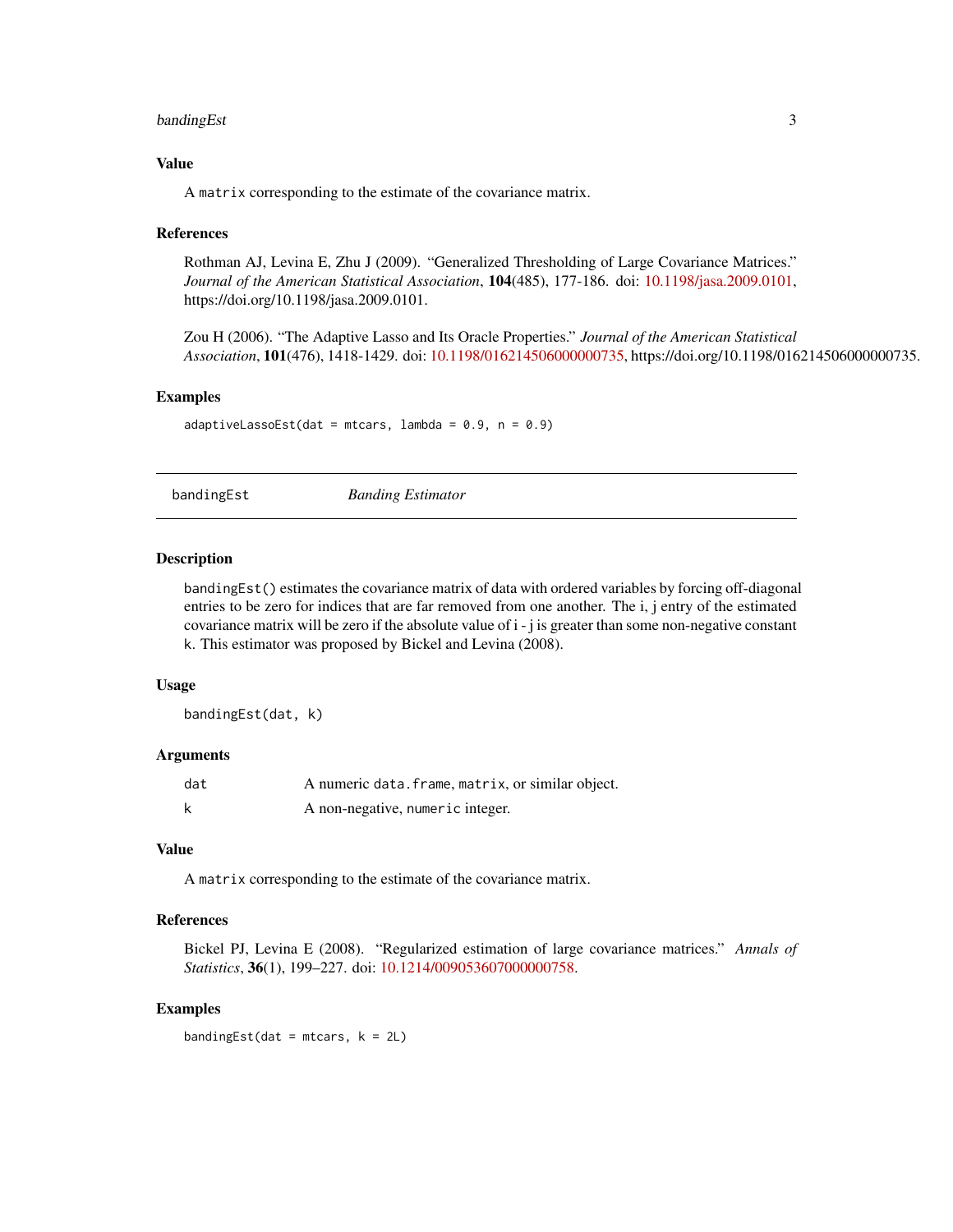#### <span id="page-3-1"></span><span id="page-3-0"></span>Description

cvCovEst() identifies the optimal covariance matrix estimator from among a set of candidate estimators.

# Usage

```
cvCovEst(
  dat,
  estimators = c(linearShrinkEst, thresholdingEst, sampleCovEst),
 estimator_params = list(linearShrinkEst = list(alpha = 0), thresholdingEst =
    list(gamma = 0)),cv_loss = cvMatrixFrobeniusLoss,
  cv_scheme = "v_fold",
 mc\_split = 0.5,
 v_folds = 10L,
  center = TRUE,
  scale = FALSE,
 parallel = FALSE
)
```

| dat              | A numeric data. frame, matrix, or similar object.                                                                                                                                                                                                                                                                                                                                                                                                                                                                                              |
|------------------|------------------------------------------------------------------------------------------------------------------------------------------------------------------------------------------------------------------------------------------------------------------------------------------------------------------------------------------------------------------------------------------------------------------------------------------------------------------------------------------------------------------------------------------------|
| estimators       | A list of estimator functions to be considered in the cross-validated estimator<br>selection procedure.                                                                                                                                                                                                                                                                                                                                                                                                                                        |
| estimator_params |                                                                                                                                                                                                                                                                                                                                                                                                                                                                                                                                                |
|                  | A named list of arguments corresponding to the hyperparameters of covari-<br>ance matrix estimators in estimators. The name of each list element should<br>match the name of an estimator passed to estimators. Each element of the<br>estimator_params is itself a named list, with the names corresponding to a<br>given estimator's hyperparameter(s). The hyperparameter(s) may be in the form<br>of a single numeric or a numeric vector. If no hyperparameter is needed for a<br>given estimator, then the estimator need not be listed. |
| $cv_l$ oss       | A function indicating the loss function to be used. This defaults to the Frobe-<br>nius loss, cvMatrixFrobeniusLoss(). An observation-based version, cvFrobeniusLoss(),<br>is also made available. Additionally, the cvScaledMatrixFrobeniusLoss() is<br>included for situations in which dat's variables are of different scales.                                                                                                                                                                                                             |
| cv_scheme        | A character indicating the cross-validation scheme to be employed. There are<br>two options: (1) V-fold cross-validation, via "v_folds"; and (2) Monte Carlo<br>cross-validation, via "mc". Defaults to Monte Carlo cross-validation.                                                                                                                                                                                                                                                                                                          |
| mc_split         | A numeric between 0 and 1 indicating the proportion of observations to be<br>included in the validation set of each Monte Carlo cross-validation fold.                                                                                                                                                                                                                                                                                                                                                                                         |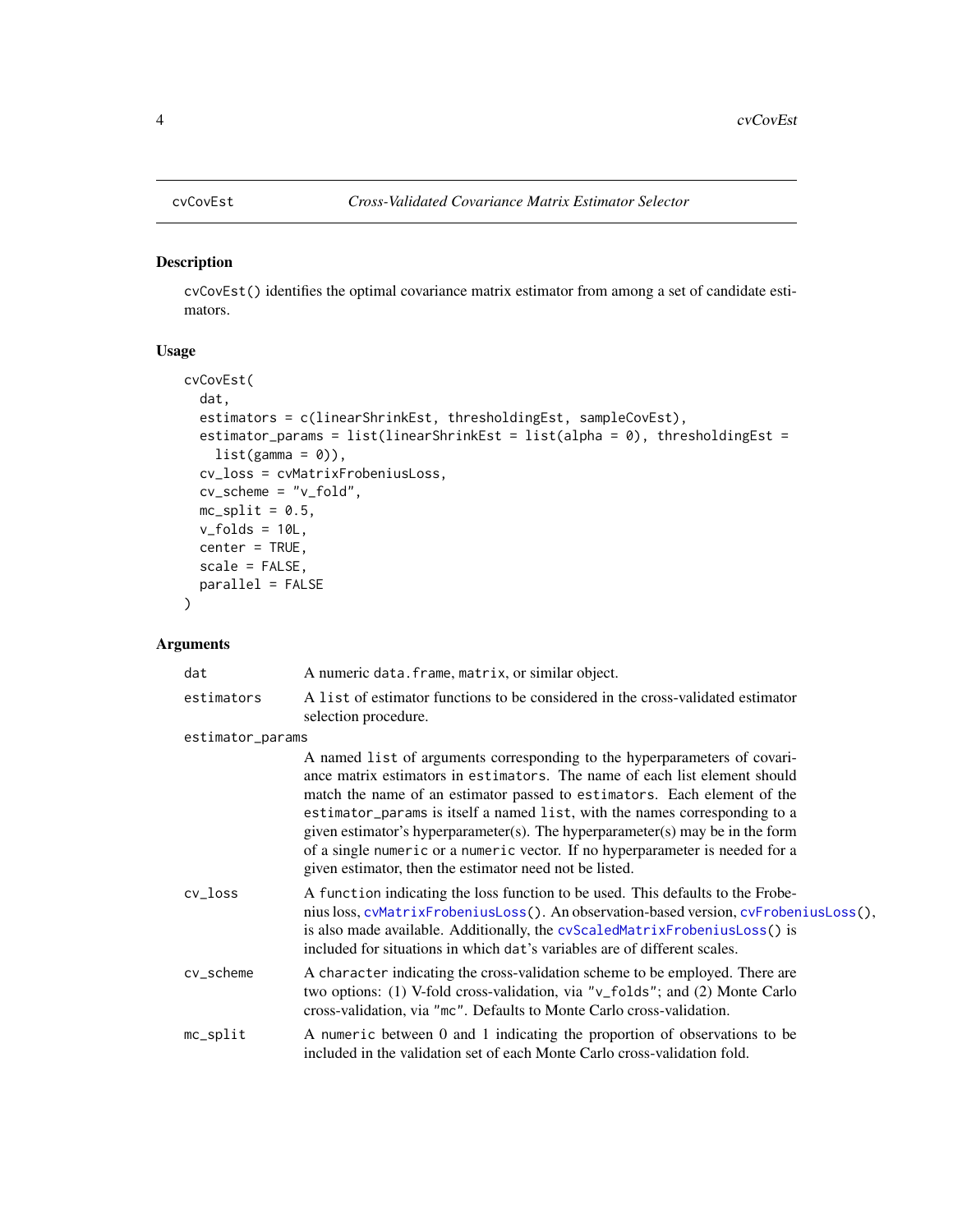# <span id="page-4-0"></span>cvFrobeniusLoss 5

| v_folds  | An integer larger than or equal to 1 indicating the number of folds to use for<br>cross-validation. The default is 10, regardless of the choice of cross-validation<br>scheme. |
|----------|--------------------------------------------------------------------------------------------------------------------------------------------------------------------------------|
| center   | A logical indicating whether to center the columns of dat to have mean zero.                                                                                                   |
| scale    | A logical indicating whether to scale the columns of dat to have unit variance.                                                                                                |
| parallel | A logical option indicating whether to run the main cross-validation loop with<br>future_lapply(). This is passed directly to cross_validate().                                |

#### Value

A list of results containing the following elements:

- estimate A matrix corresponding to the estimate of the optimal covariance matrix estimator.
- estimator A character indicating the optimal estimator and corresponding hyperparameters, if any.
- risk\_df A [tibble](#page-0-0) providing the cross-validated risk estimates of each estimator.
- cv\_df A [tibble](#page-0-0) providing each estimators' loss over the folds of the cross-validated procedure.
- args A named list containing arguments passed to cvCovEst.

#### Examples

```
cvCovEst(
  dat = mtcars,
  estimators = c(linearShrinkLWEst, thresholdingEst, sampleCovEst
  ),
  estimator_params = list(
    thresholdingEst = list(gamma = seq(0.1, 0.3, 0.1))),
  center = TRUE,
  scale = TRUE
\mathcal{L}
```

```
cvFrobeniusLoss Cross-Validation Function for Aggregated Frobenius Loss
```
# Description

cvFrobeniusLoss() evaluates the aggregated Frobenius loss over a fold object (from 'origami' (Coyle and Hejazi 2018)).

#### Usage

```
cvFrobeniusLoss(fold, dat, estimator_funs, estimator_params = NULL)
```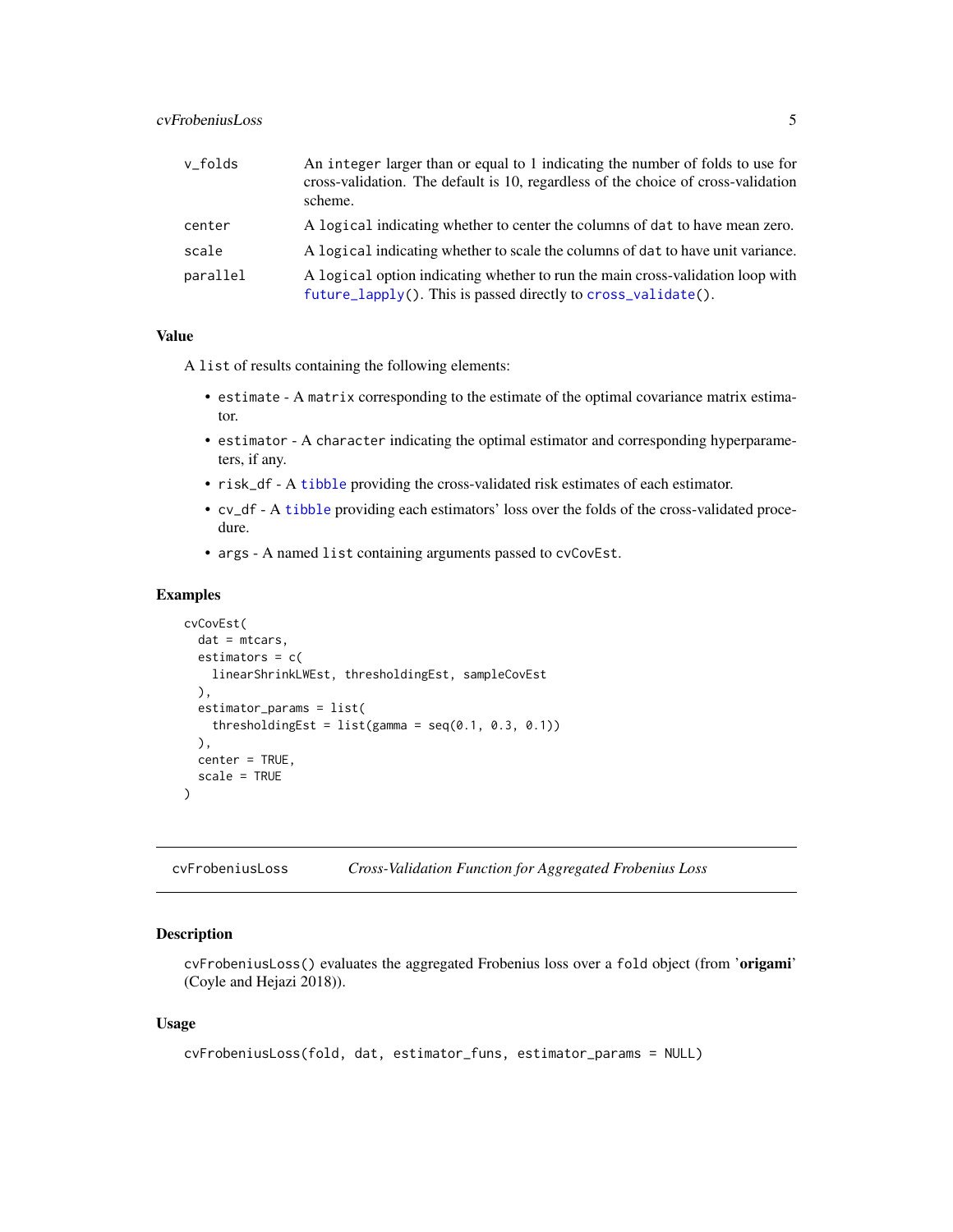# <span id="page-5-0"></span>Arguments

| fold             | A fold object (from make_folds()) over which the estimation procedure is to<br>be performed.                                                                                                                                                                                                                                                                                                                                                                                                                                               |  |
|------------------|--------------------------------------------------------------------------------------------------------------------------------------------------------------------------------------------------------------------------------------------------------------------------------------------------------------------------------------------------------------------------------------------------------------------------------------------------------------------------------------------------------------------------------------------|--|
| dat              | A data frame containing the full (non-sample-split) data, on which the cross-<br>validated procedure is performed.                                                                                                                                                                                                                                                                                                                                                                                                                         |  |
|                  | estimator_funs An expression corresponding to a vector of covariance matrix estimator func-<br>tions to be applied to the training data.                                                                                                                                                                                                                                                                                                                                                                                                   |  |
| estimator_params |                                                                                                                                                                                                                                                                                                                                                                                                                                                                                                                                            |  |
|                  | A named list of arguments corresponding to the hyperparameters of covari-<br>ance matrix estimators, estimator funs. The name of each list element should<br>be the name of an estimator passed to estimator_funs. Each element of the<br>estimator_params is itself a named list, with names corresponding to an es-<br>timators' hyperparameter(s). These hyperparameters may be in the form of a<br>single numeric or a numeric vector. If no hyperparameter is needed for a given<br>estimator, then the estimator need not be listed. |  |

#### Value

A [tibble](#page-0-0) providing information on estimators, their hyperparameters (if any), and their scaled Frobenius loss evaluated on a given fold.

#### References

Coyle J, Hejazi N (2018). "origami: A Generalized Framework for Cross-Validation in R." *Journal of Open Source Software*, 3(21), 512. doi: [10.21105/joss.00512.](https://doi.org/10.21105/joss.00512)

#### Examples

```
library(MASS)
library(origami)
library(rlang)
# generate 10x10 covariance matrix with unit variances and off-diagonal
# elements equal to 0.5
Sigma \le matrix(0.5, nrow = 10, ncol = 10) + diag(0.5, nrow = 10)
# sample 50 observations from multivariate normal with mean = 0, var = Sigma
dat \leq mvrnorm(n = 50, mu = rep(0, 10), Sigma = Sigma)
# generate a single fold using MC-cv
resub <- make_folds(dat,
  fold_fun = folds_vfold,
  V = 2)[[1]]
cvFrobeniusLoss(
  fold = result,dat = dat,estimator_funs = rlang::quo(c(
   linearShrinkEst, thresholdingEst, sampleCovEst
  )),
```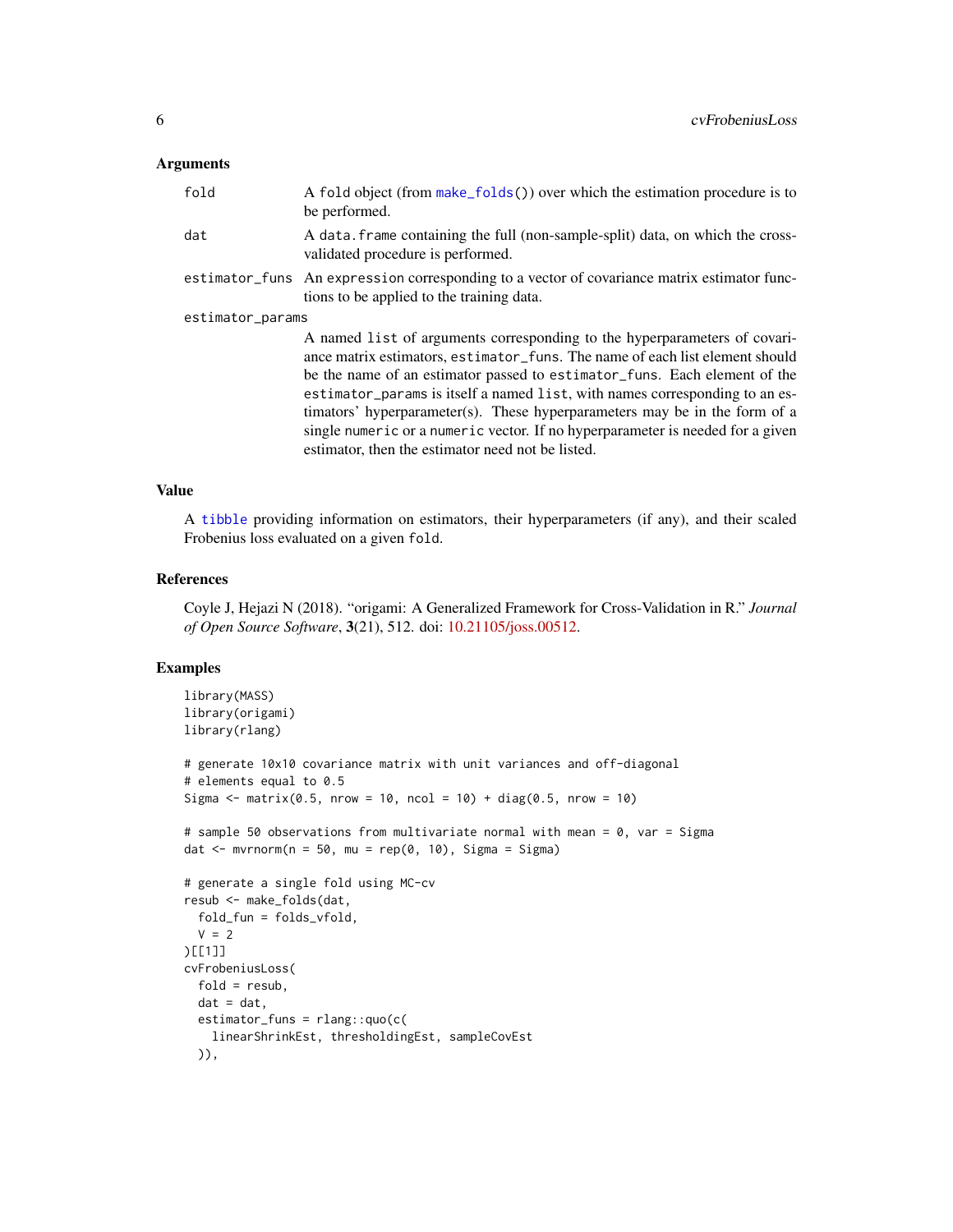# <span id="page-6-0"></span>cvMatrixFrobeniusLoss 7

```
estimator_params = list(
   linearShrinkEst = list(alpha = c(0, 1)),thresholdingEst = list(gamma = c(0, 1)))
)
```
<span id="page-6-1"></span>cvMatrixFrobeniusLoss *Cross-Validation Function for Matrix Frobenius Loss*

# Description

cvMatrixFrobeniusLoss() evaluates the matrix Frobenius loss over a fold object (from 'origami' (Coyle and Hejazi 2018)). This loss function is equivalent to that presented in [cvFrobeniusLoss\(](#page-4-1)) in terms of estimator selections, but is more computationally efficient.

# Usage

```
cvMatrixFrobeniusLoss(fold, dat, estimator_funs, estimator_params = NULL)
```
#### Arguments

| fold             | A fold object (from make_folds()) over which the estimation procedure is to<br>be performed.                                                                                                                                                                                                                                                                                                                                                                                                                                               |
|------------------|--------------------------------------------------------------------------------------------------------------------------------------------------------------------------------------------------------------------------------------------------------------------------------------------------------------------------------------------------------------------------------------------------------------------------------------------------------------------------------------------------------------------------------------------|
| dat              | A data. frame containing the full (non-sample-split) data, on which the cross-<br>validated procedure is performed.                                                                                                                                                                                                                                                                                                                                                                                                                        |
|                  | estimator_funs An expression corresponding to a vector of covariance matrix estimator func-<br>tions to be applied to the training data.                                                                                                                                                                                                                                                                                                                                                                                                   |
| estimator_params |                                                                                                                                                                                                                                                                                                                                                                                                                                                                                                                                            |
|                  | A named list of arguments corresponding to the hyperparameters of covari-<br>ance matrix estimators, estimator_funs. The name of each list element should<br>be the name of an estimator passed to estimator_funs. Each element of the<br>estimator_params is itself a named list, with names corresponding to an es-<br>timators' hyperparameter(s). These hyperparameters may be in the form of a<br>single numeric or a numeric vector. If no hyperparameter is needed for a given<br>estimator, then the estimator need not be listed. |

#### Value

A [tibble](#page-0-0) providing information on estimators, their hyperparameters (if any), and their matrix Frobenius loss evaluated on a given fold.

# References

Coyle J, Hejazi N (2018). "origami: A Generalized Framework for Cross-Validation in R." *Journal of Open Source Software*, 3(21), 512. doi: [10.21105/joss.00512.](https://doi.org/10.21105/joss.00512)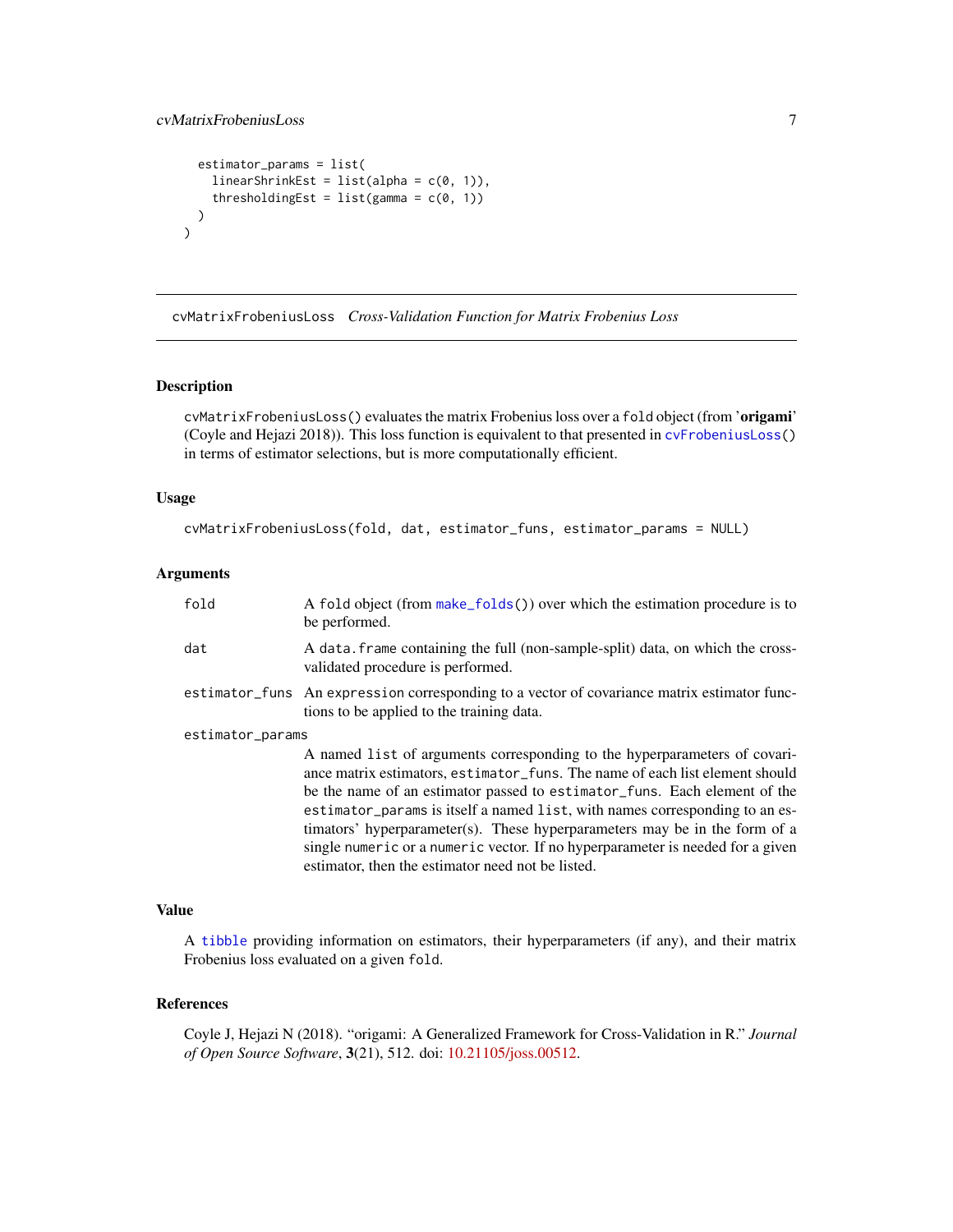# Examples

```
library(MASS)
library(origami)
library(rlang)
# generate 10x10 covariance matrix with unit variances and off-diagonal
# elements equal to 0.5
Sigma \le matrix(0.5, nrow = 10, ncol = 10) + diag(0.5, nrow = 10)
# sample 50 observations from multivariate normal with mean = 0, var = Sigma
dat \leq mvrnorm(n = 50, mu = rep(0, 10), Sigma = Sigma)
# generate a single fold using MC-cv
resub <- make_folds(dat,
  fold_fun = folds_vfold,
  V = 2)[[1]]
cvMatrixFrobeniusLoss(
  fold = result,
  dat = dat,estimator_funs = rlang::quo(c(
    linearShrinkEst, thresholdingEst, sampleCovEst
  )),
  estimator_params = list(
    linearShrinkEst = list(alpha = c(0, 1)),thresholdingEst = list(gamma = c(\theta, 1))
  )
)
```
<span id="page-7-1"></span>cvScaledMatrixFrobeniusLoss

*Cross-Validation Function for Scaled Matrix Frobenius Loss*

#### **Description**

cvScaledMatrixFrobeniusLoss() evaluates the scaled matrix Frobenius loss over a fold object (from 'origami' (Coyle and Hejazi 2018)). The squared error loss computed for each entry of the estimated covariance matrix is scaled by the training set's sample variances of the variable associated with that entry's row and column variables. This loss should be used instead of [cvMatrixFrobeniusLoss\(](#page-6-1)) when a dataset's variables' values are of different magnitudes.

#### Usage

```
cvScaledMatrixFrobeniusLoss(fold, dat, estimator_funs, estimator_params = NULL)
```
#### Arguments

fold A fold object (from [make\\_folds\(](#page-0-0))) over which the estimation procedure is to be performed.

<span id="page-7-0"></span>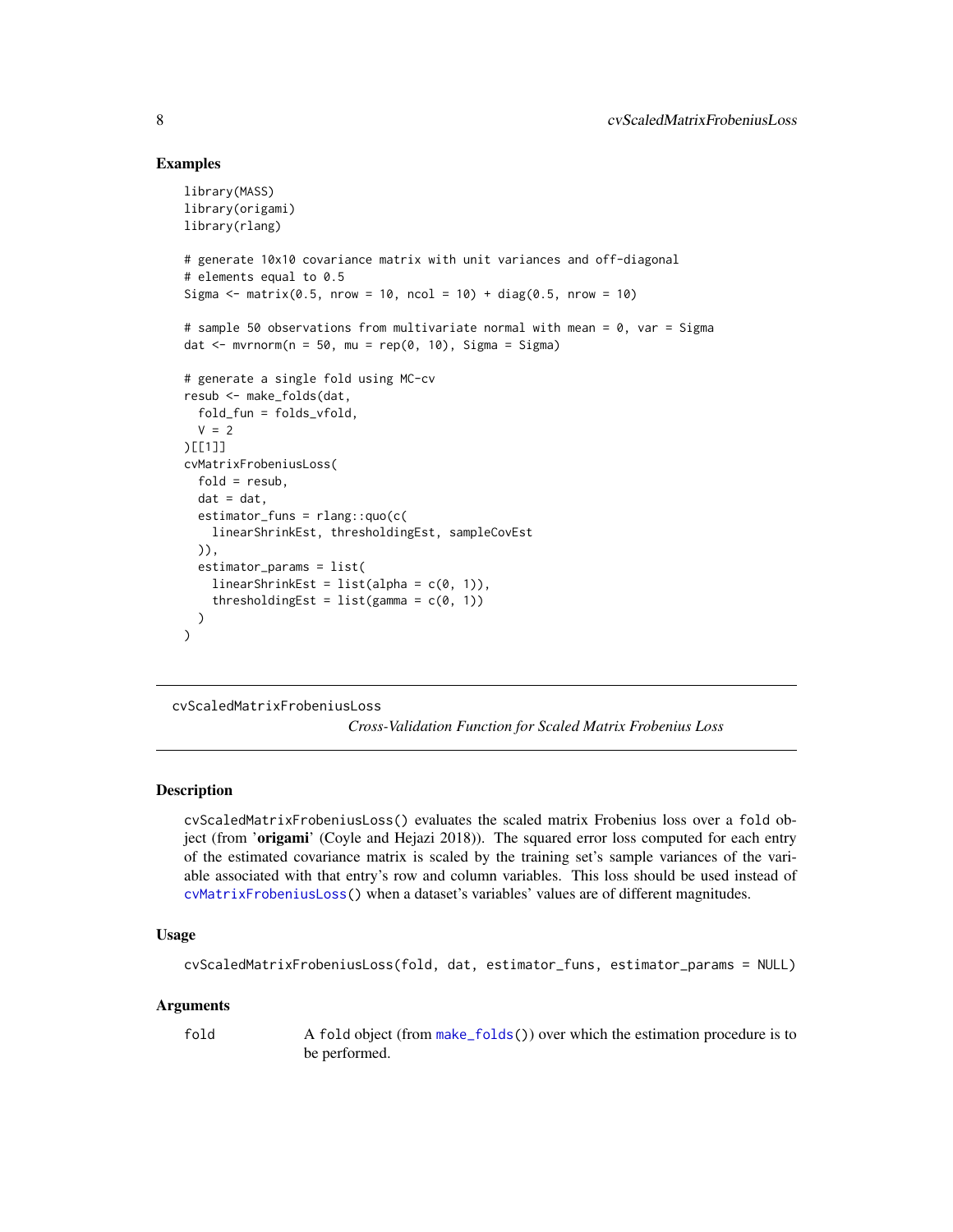- <span id="page-8-0"></span>dat A data. frame containing the full (non-sample-split) data, on which the crossvalidated procedure is performed.
- estimator\_funs An expression corresponding to a vector of covariance matrix estimator functions to be applied to the training data.

#### estimator\_params

A named list of arguments corresponding to the hyperparameters of covariance matrix estimators, estimator\_funs. The name of each list element should be the name of an estimator passed to estimator\_funs. Each element of the estimator\_params is itself a named list, with names corresponding to an estimators' hyperparameter(s). These hyperparameters may be in the form of a single numeric or a numeric vector. If no hyperparameter is needed for a given estimator, then the estimator need not be listed.

# Value

A [tibble](#page-0-0) providing information on estimators, their hyperparameters (if any), and their scaled matrix Frobenius loss evaluated on a given fold.

#### References

Coyle J, Hejazi N (2018). "origami: A Generalized Framework for Cross-Validation in R." *Journal of Open Source Software*, 3(21), 512. doi: [10.21105/joss.00512.](https://doi.org/10.21105/joss.00512)

#### Examples

```
library(MASS)
library(origami)
library(rlang)
# generate 10x10 covariance matrix with unit variances and off-diagonal
# elements equal to 0.5
Sigma \le matrix(0.5, nrow = 10, ncol = 10) + diag(0.5, nrow = 10)
# sample 50 observations from multivariate normal with mean = 0, var = Sigma
dat \leq mvrnorm(n = 50, mu = rep(0, 10), Sigma = Sigma)
# generate a single fold using MC-cv
resub <- make_folds(dat,
  fold_fun = folds_vfold,
  V = 2)[[1]]
cvScaledMatrixFrobeniusLoss(
  fold = result,
  dat = dat,estimator_funs = rlang::quo(c(
    linearShrinkEst, thresholdingEst, sampleCovEst
  )),
  estimator_params = list(
    linearShrinkEst = list(alpha = c(0, 1)),thresholdingEst = list(gamma = c(0, 1)))
```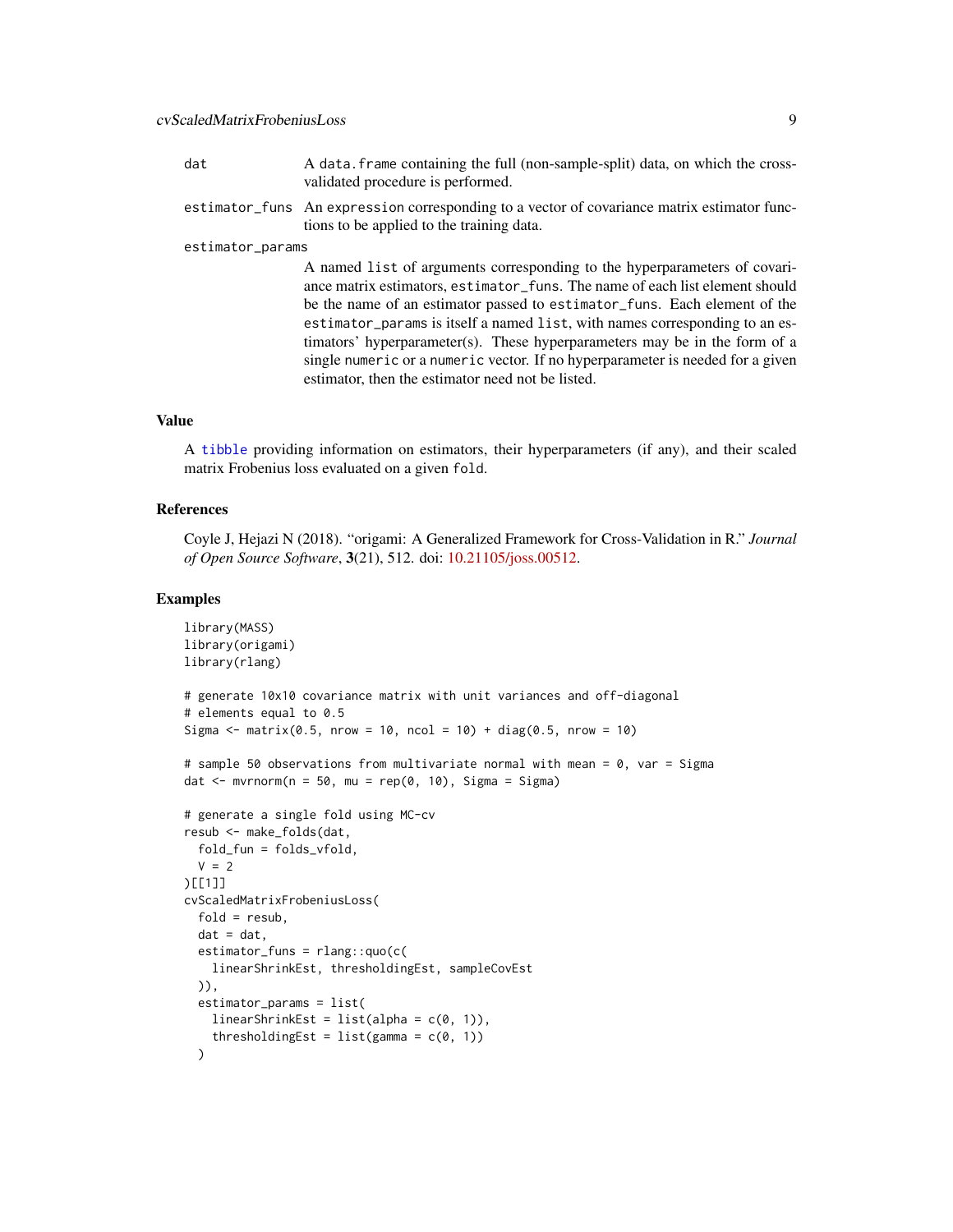<span id="page-9-0"></span>)

denseLinearShrinkEst *Linear Shrinkage Estimator, Dense Target*

# **Description**

denseLinearShrinkEst() computes the asymptotically optimal convex combination of the sample covariance matrix and a dense target matrix. This target matrix's diagonal elements are equal to the average of the sample covariance matrix estimate's diagonal elements, and its off-diagonal elements are equal to the average of the sample covariance matrix estimate's off-diagonal elements. For information on this estimator's derivation, see Ledoit and Wolf (2020) and Schäfer and Strimmer (2005).

#### Usage

```
denseLinearShrinkEst(dat)
```
#### Arguments

dat A numeric data.frame, matrix, or similar object.

#### Value

A matrix corresponding to the estimate of the covariance matrix.

# References

Ledoit O, Wolf M (2020). "The Power of (Non-)Linear Shrinking: A Review and Guide to Covariance Matrix Estimation." *Journal of Financial Econometrics*. ISSN 1479-8409, doi: [10.1093/](https://doi.org/10.1093/jjfinec/nbaa007) [jjfinec/nbaa007,](https://doi.org/10.1093/jjfinec/nbaa007) nbaa007, https://academic.oup.com/jfec/advance-article-pdf/doi/10.1093/jjfinec/nbaa007/33416890/nbaa00

Schäfer J, Strimmer K (2005). "A Shrinkage Approach to Large-Scale Covariance Matrix Estimation and Implications for Functional Genomics." *Statistical Applications in Genetics and Molecular Biology*, 4(1). doi: [10.2202/15446115.1175,](https://doi.org/10.2202/1544-6115.1175) [https://www.degruyter.com/view/journals/](https://www.degruyter.com/view/journals/sagmb/4/1/article-sagmb.2005.4.1.1175.xml.xml) [sagmb/4/1/article-sagmb.2005.4.1.1175.xml.xml](https://www.degruyter.com/view/journals/sagmb/4/1/article-sagmb.2005.4.1.1175.xml.xml).

#### Examples

denseLinearShrinkEst(dat = mtcars)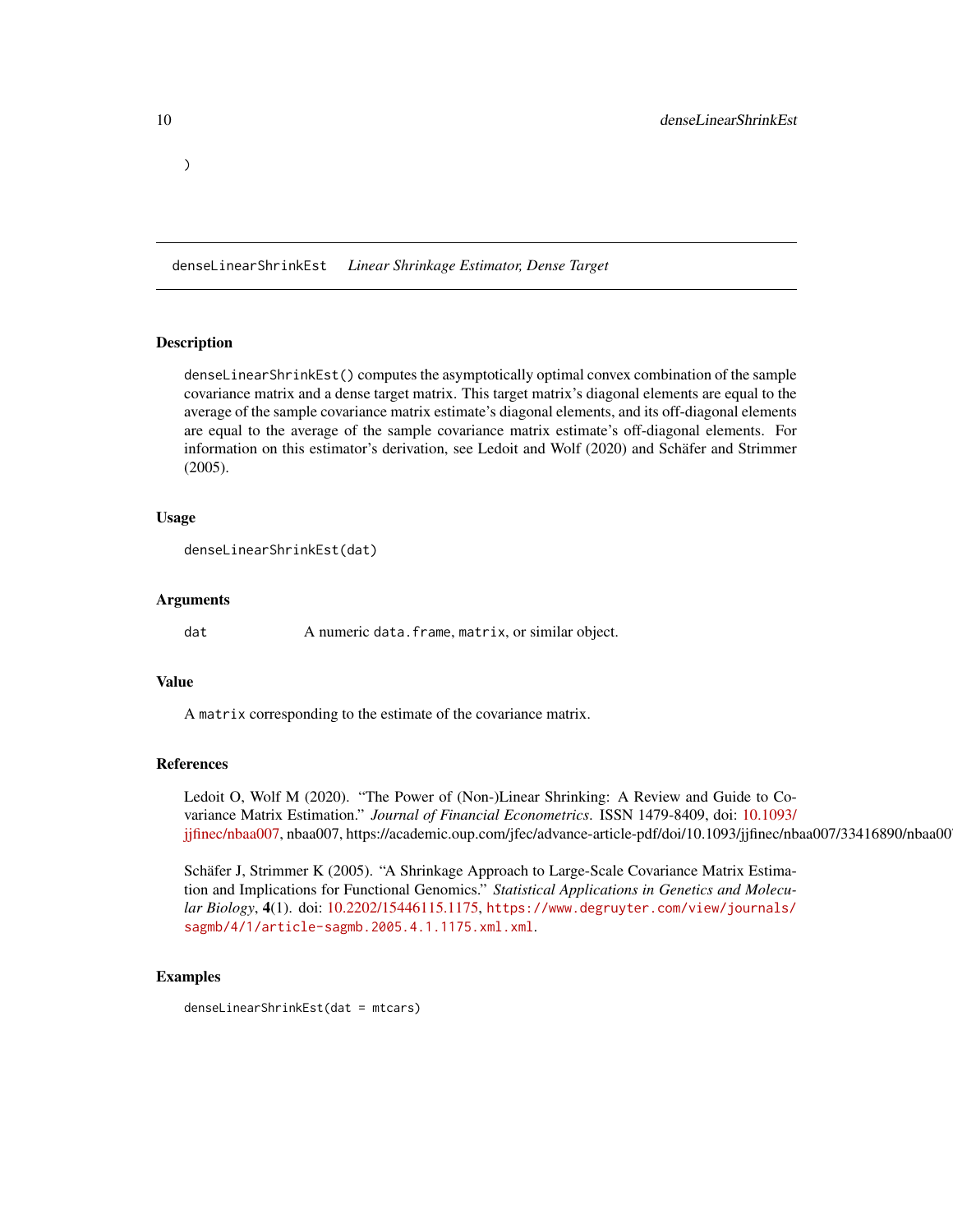<span id="page-10-0"></span>

# Description

is.cvCovEst() provides a generic method for checking if input is of class cvCovEst.

#### Usage

is.cvCovEst(x)

# Arguments

x The specific object to test.

#### Value

A logical indicating TRUE if x inherits from class cvCovEst.

#### Examples

```
cv_dat <- cvCovEst(
  dat = mtcars,
  estimators = c(thresholdingEst, sampleCovEst
  ),
  estimator_params = list(
    thresholdingEst = list(gamma = seq(0.1, 0.3, 0.1))),
  center = TRUE,
  scale = TRUE
)
is.cvCovEst(cv_dat)
```
linearShrinkEst *Linear Shrinkage Estimator*

# Description

linearShrinkEst() computes the linear shrinkage estimate of the covariance matrix for a given value of alpha. The linear shrinkage estimator is defined as the convex combination of the sample covariance matrix and the identity matrix. The choice of alpha determines the bias-variance tradeoff of the estimators in this class: values near 1 are more likely to exhibit high variance but low bias, and values near 0 are more likely to be be very biased but have low variance.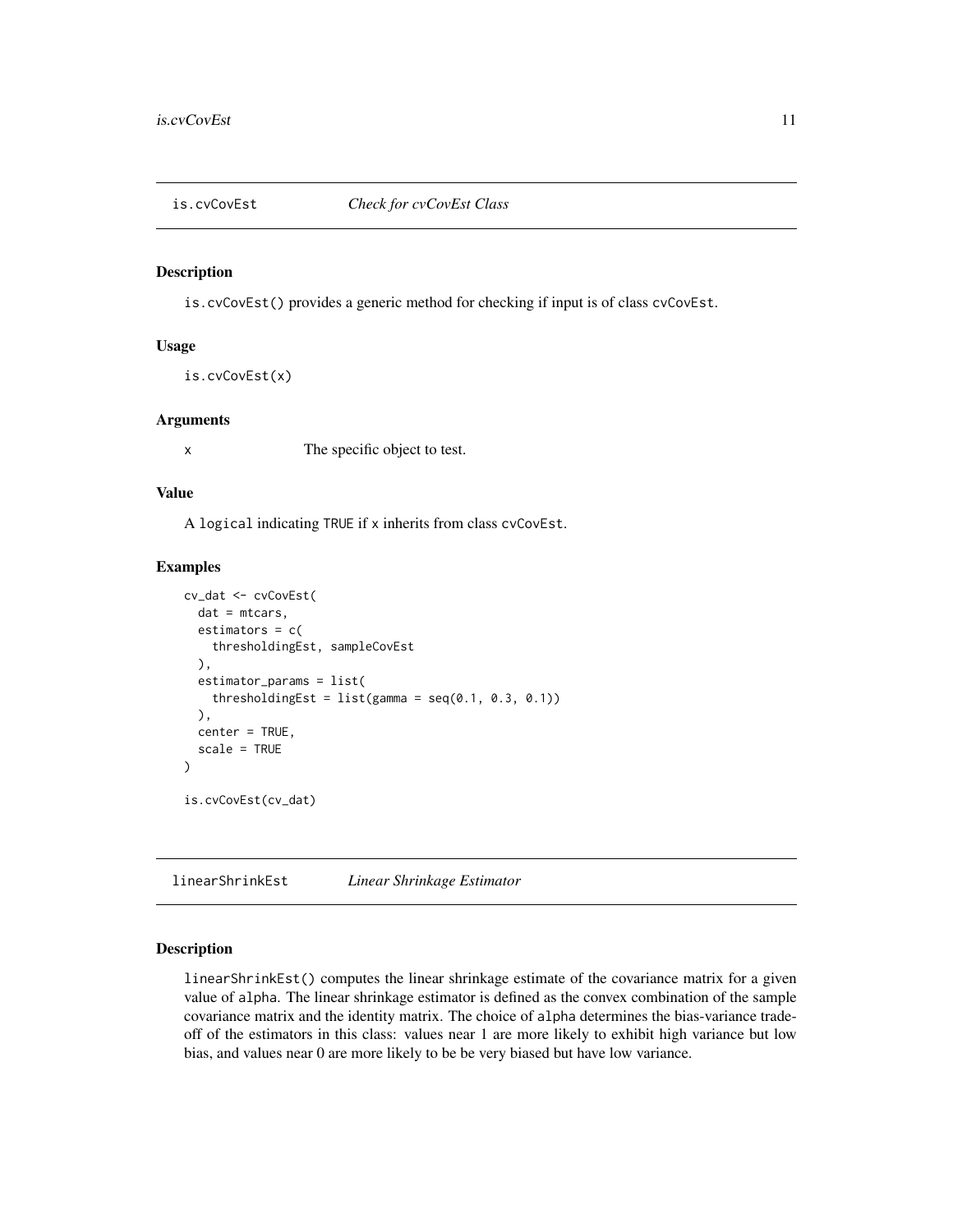# <span id="page-11-0"></span>Usage

linearShrinkEst(dat, alpha)

#### Arguments

| dat   | A numeric data. frame, matrix, or similar object.                                                                                                                                                       |
|-------|---------------------------------------------------------------------------------------------------------------------------------------------------------------------------------------------------------|
| alpha | A numeric between 0 and 1 defining convex combinations of the sample covari-<br>ance matrix and the identity. alpha = 1 produces the sample covariance matrix,<br>and alpha $= 0$ returns the identity. |

# Value

A matrix corresponding to the estimate of the covariance matrix.

# Examples

linearShrinkEst(dat = mtcars, alpha = 0.1)

linearShrinkLWEst *Ledoit-Wolf Linear Shrinkage Estimator*

#### Description

linearShrinkLWEst() computes an asymptotically optimal convex combination of the sample covariance matrix and the identity matrix. This convex combination effectively shrinks the eigenvalues of the sample covariance matrix towards the identity. This estimator is more accurate than the sample covariance matrix in high-dimensional settings under fairly loose assumptions. For more information, consider reviewing the manuscript by Ledoit and Wolf (2004).

#### Usage

```
linearShrinkLWEst(dat)
```
#### Arguments

dat A numeric data.frame, matrix, or similar object.

#### Value

A matrix corresponding to the Ledoit-Wolf linear shrinkage estimate of the covariance matrix.

# References

Ledoit O, Wolf M (2004). "A well-conditioned estimator for large-dimensional covariance matrices." *Journal of Multivariate Analysis*, 88(2), 365 - 411. ISSN 0047-259X, doi: [10.1016/S0047-](https://doi.org/10.1016/S0047-259X(03)00096-4) [259X\(03\)000964,](https://doi.org/10.1016/S0047-259X(03)00096-4) <https://www.sciencedirect.com/science/article/pii/S0047259X03000964>.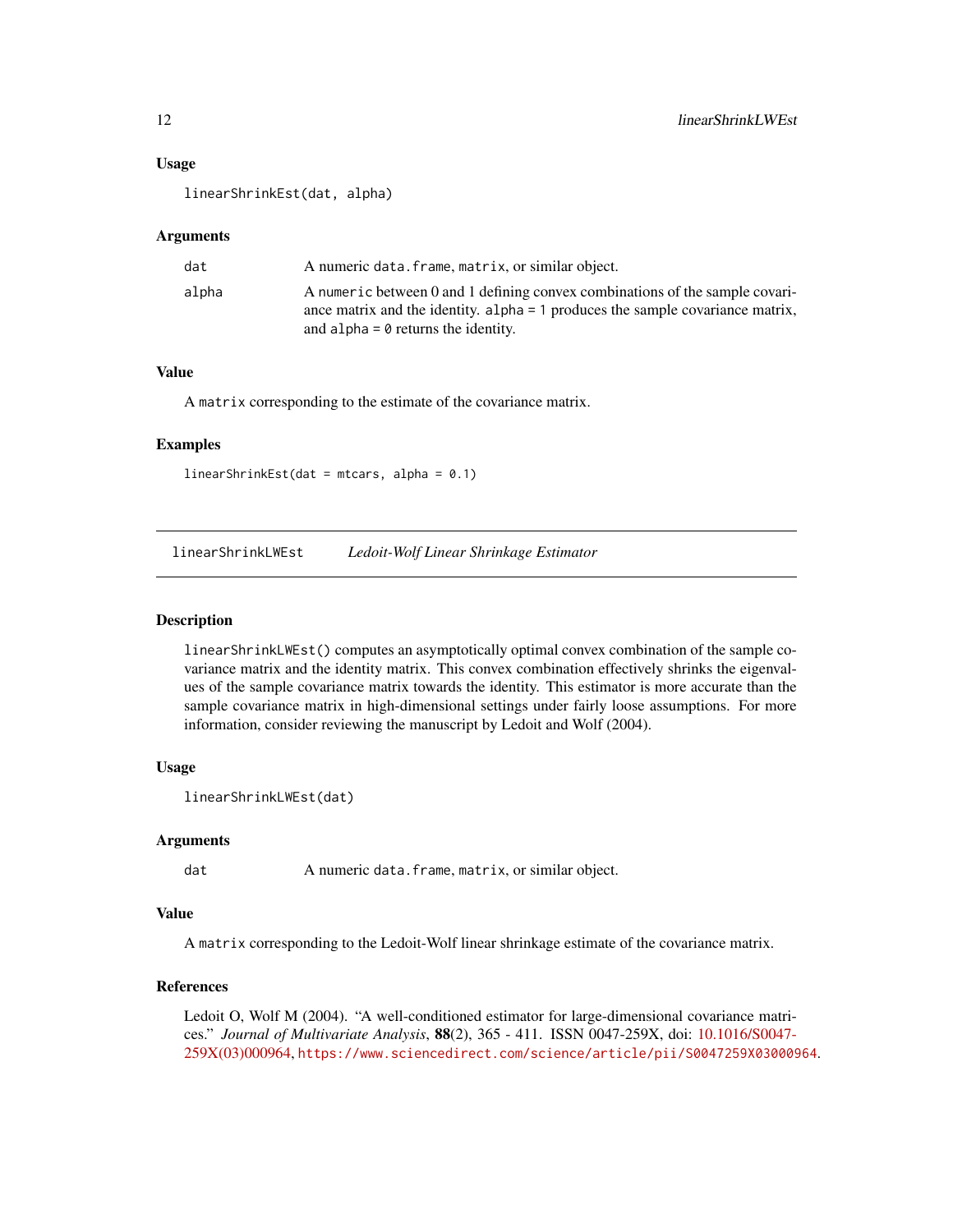# <span id="page-12-0"></span>nlShrinkLWEst 13

### Examples

linearShrinkLWEst(dat = mtcars)

nlShrinkLWEst *Analytical Non-Linear Shrinkage Estimator*

### Description

nlShrinkLWEst() invokes the analytical estimator presented by Ledoit and Wolf (2018) for applying a nonlinear shrinkage function to the sample eigenvalues of the covariance matrix. The shrinkage function relies on an application of the Hilbert Transform to an estimate of the sample eigenvalues' limiting spectral density. This estimated density is computed with the Epanechnikov kernel using a global bandwidth parameter of  $n^(-1/3)$ . The resulting shrinkage function pulls eigenvalues towards the nearest mode of their empirical distribution, thus creating a localized shrinkage effect rather than a global one.

We do not recommend that this estimator be employed when the estimand is the correlation matrix. The diagonal entries of the resulting estimate are not guaranteed to be equal to one.

#### Usage

nlShrinkLWEst(dat)

# Arguments

dat A numeric data.frame, matrix, or similar object.

#### Value

A matrix corresponding to the estimate of the covariance matrix.

#### References

Ledoit O, Wolf M (2018). "Analytical nonlinear shrinkage of large-dimensional covariance matrices." Technical Report 264, Department of Economics - University of Zurich. [https://EconPapers](https://EconPapers.repec.org/RePEc:zur:econwp:264). [repec.org/RePEc:zur:econwp:264](https://EconPapers.repec.org/RePEc:zur:econwp:264).

#### Examples

nlShrinkLWEst(dat = mtcars)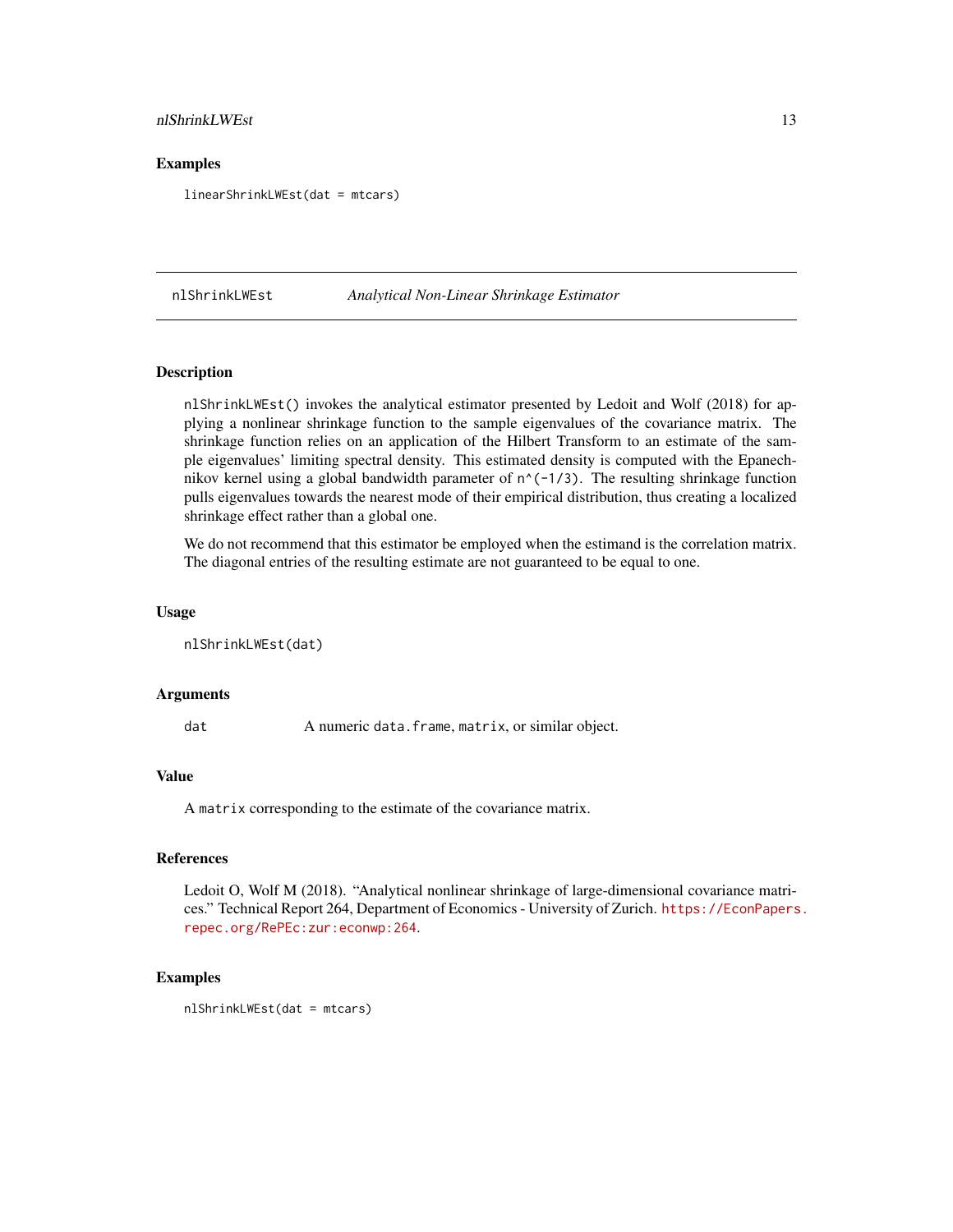<span id="page-13-0"></span>

# Description

The plot method is a generic method for plotting objects of class, "cvCovEst". The method is designed as a tool for diagnostic and exploratory analysis purposes when selecting a covariance matrix estimator using cvCovEst.

# Usage

```
## S3 method for class 'cvCovEst'
plot(
  x,
 dat_orig,
  estimator = NULL,
 plot_type = c("summary"),
  stat = c("min"),k = NULL,leading = TRUE,
  abs_v = TRUE,switch_vars = FALSE,
 min\_max = FALSE,...
\mathcal{L}
```

| $\mathsf{x}$ | An object of class, "cvCovEst". Specifically, this is the standard output of the<br>function cyCovEst.                                                                        |
|--------------|-------------------------------------------------------------------------------------------------------------------------------------------------------------------------------|
| dat_orig     | The numeric data. frame, matrix, or similar object originally passed to cvCovEst.                                                                                             |
| estimator    | A character vector specifying one or more classes of estimators to compare. If<br>NULL, the class of estimator associated with optimal cvCovEst selection is used.            |
| plot_type    | A character vector specifying one of four choices of diagnostic plots. Default<br>is "summary". See Details for more about each plotting choice.                              |
| stat         | A character vector of one or more summary statistics to use when comparing<br>estimators. Default is "min" for minimum cross-validated risk. See Details for<br>more options. |
| k            | A integer indicating the number of leading/trailing eigenvalues to plot. If NULL,<br>will default to the number of columns in dat_orig.                                       |
| leading      | A logical indicating if the leading eigenvalues should be used. Default is TRUE.<br>If FALSE, the trailing eigenvalues are used instead.                                      |
| $abs_v$      | A logical determining if the absolute value of the matrix entries should be used<br>for plotting the matrix heat map. Default is TRUE.                                        |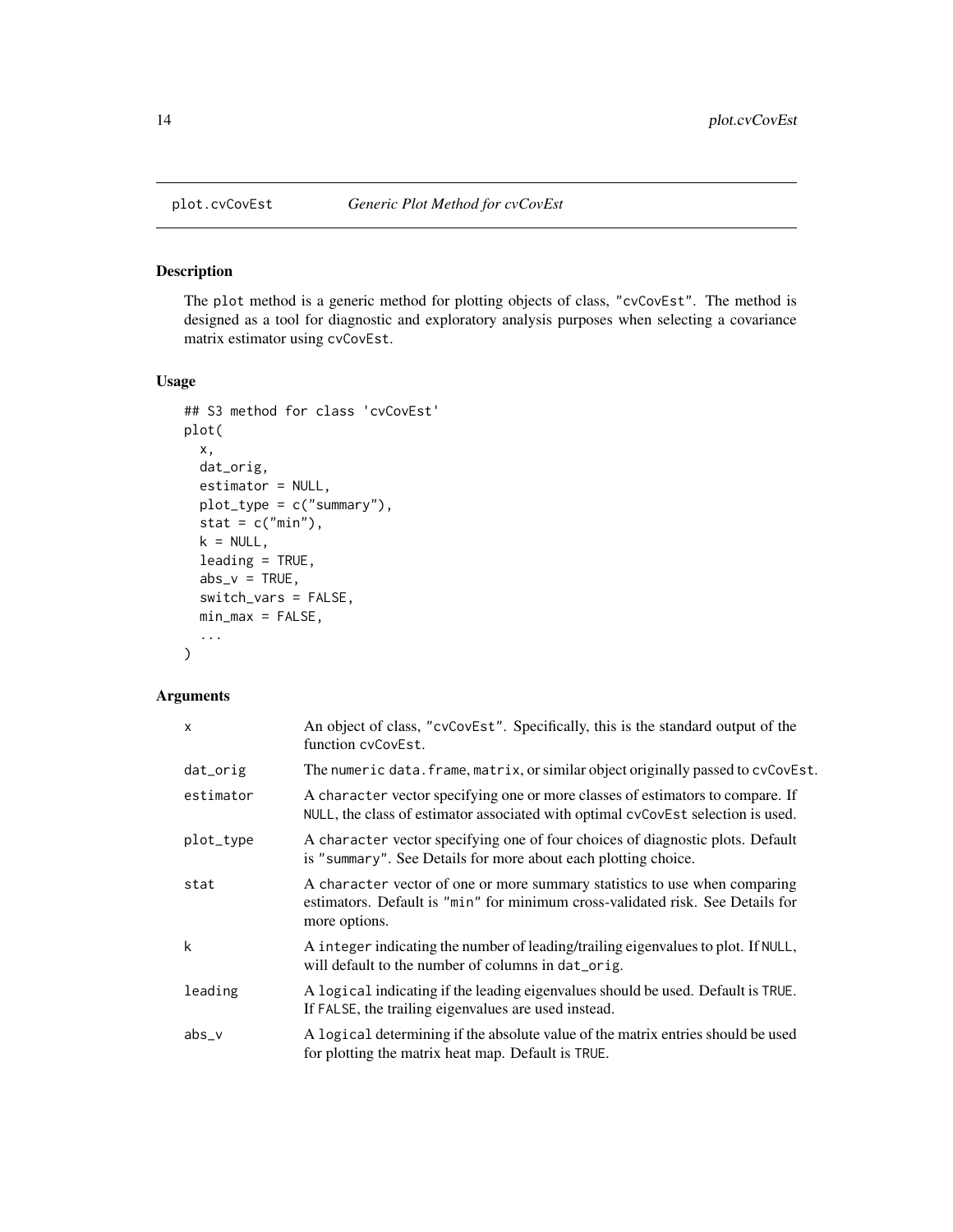<span id="page-14-0"></span>

| switch_vars             | A logical. If TRUE, the hyperparameters used for the x-axis and factor variables<br>are switched in the plot of the cross-validated risk. Only applies to estimators                     |
|-------------------------|------------------------------------------------------------------------------------------------------------------------------------------------------------------------------------------|
|                         | with more than one hyperparameter. Default is FALSE.                                                                                                                                     |
| $min\_max$              | A logical. If TRUE, only the minimum and maximum values of the factor<br>hyperparameter will be used. Only applies to estimators with more than one<br>hyperparameter. Default is FALSE. |
| $\cdot$ $\cdot$ $\cdot$ | Additional arguments passed to the plot method. These are not explicitly used<br>and should be ignored by the user.                                                                      |

# Details

This plot method is designed to aide users in understanding the estimation procedure carried out in [cvCovEst\(](#page-3-1)). There are currently four different values for plot\_type that can be called:

- "eigen" Plots the eigenvalues associated with the specified estimator and stat arguments in decreasing order.
- "risk" Plots the cross-validated risk of the specified estimator as a function of the hyperparameter values passed to  $cvCovEst()$  $cvCovEst()$ . This type of plot is only compatible with estimators which take hyperparameters as arguments.
- "heatmap" Plots a covariance heat map associated with the specified estimator and stat arguments. Multiple estimators and performance stats may be specified to produce grids of heat maps.
- "summary" Specifying this plot type will run all of the above plots for the best performing estimator selected by [cvCovEst\(](#page-3-1)). These plots are then combined into a single panel along with a table containing the best performing estimator within each class. If the optimal estimator selected by [cvCovEst\(](#page-3-1)) does not have hyperparameters, then the risk plot is replaced with a table displaying the minimum, first quartile, median, third quartile, and maximum of the cross-validated risk associated with each class of estimator.

The stat argument accepts five values. They each correspond to a summary statistic of the crossvalidated risk distribution within a class of estimator. Possible values are:

- "min" minimum
- "Q1" first quartile
- "median" median
- "Q3" third quartile
- "max" maximum

# Value

A plot object

#### Examples

```
cv_dat <- cvCovEst(
 dat = mtcars,
 estimators = c(thresholdingEst, sampleCovEst
```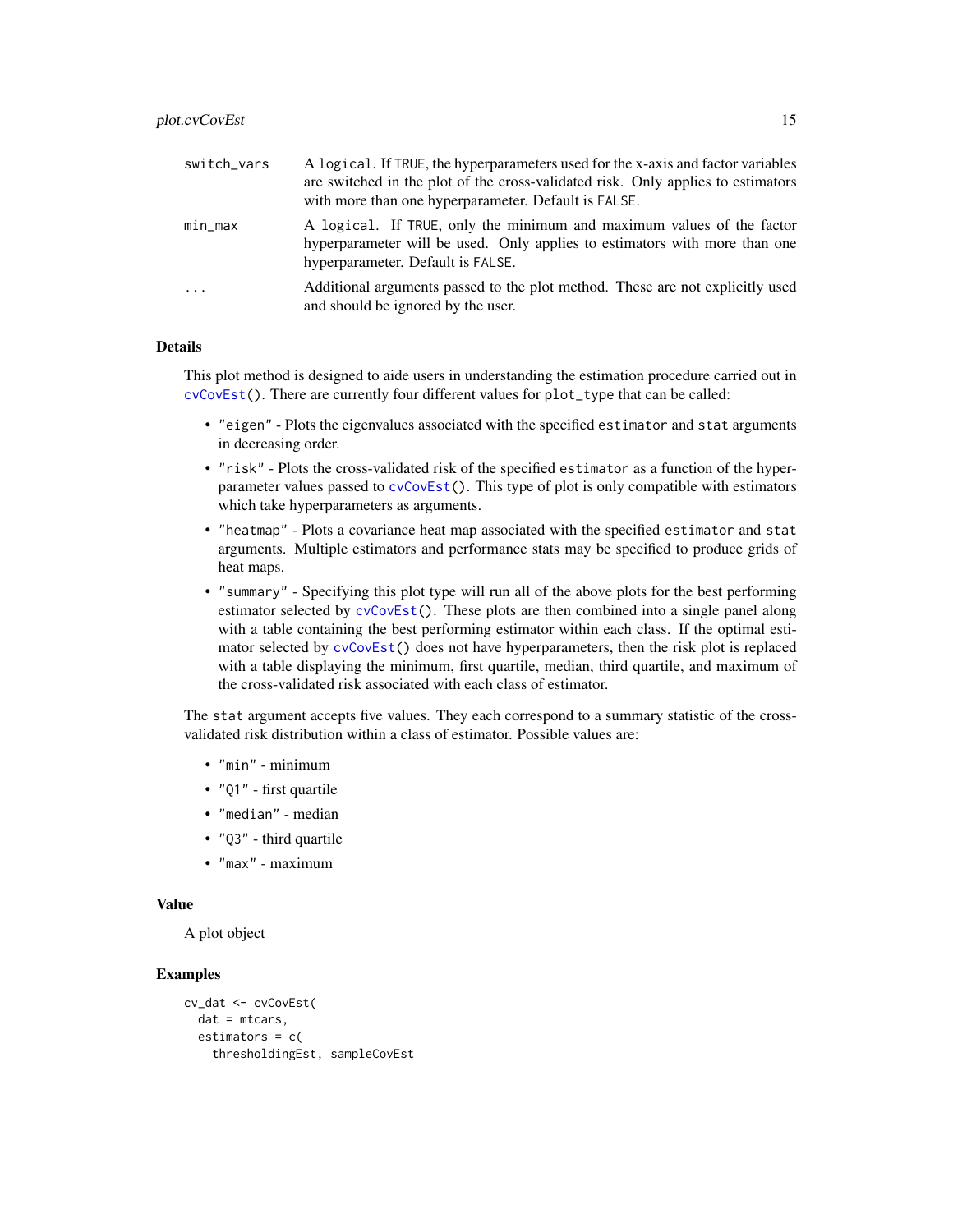16 poetEst processes and the poetEst processes and the poetEst processes and the poetEst processes and the poetEst processes and the poetEst processes and the poetEst processes and the poetEst processes and the poetEst pro

```
),
 estimator_params = list(
   thresholdingEst = list(gamma = seq(0.1, 0.9, 0.1))),
 center = TRUE,
 scale = TRUE
)
plot(x = cv_data, dat_corig = mtcars)
```
poetEst *POET Estimator*

# Description

poetEst() implements the Principal Orthogonal complEment Thresholding (POET) estimator, a nonparametric, unobserved-factor-based estimator of the covariance matrix (Fan et al. 2013). The estimator is defined as the sum of the sample covariance matrix' rank-k approximation and its postthresholding principal orthogonal complement. The hard thresholding function is used here, though others could be used instead.

# Usage

poetEst(dat, k, lambda)

# Arguments

| dat    | A numeric data. frame, matrix, or similar object.                                                                                                                                                                                                                   |
|--------|---------------------------------------------------------------------------------------------------------------------------------------------------------------------------------------------------------------------------------------------------------------------|
|        | An integer indicating the number of unobserved latent factors. Empirical ev-<br>idence suggests that the POET estimator is robust to overestimation of this hy-<br>perparameter (Fan et al. 2013). In practice, it is therefore preferable to use larger<br>values. |
| lambda | A non-negative numeric defining the amount of thresholding applied to each<br>element of sample covariance matrix's orthogonal complement.                                                                                                                          |

#### Value

A matrix corresponding to the estimate of the covariance matrix.

#### References

Fan J, Liao Y, Mincheva M (2013). "Large covariance estimation by thresholding principal orthogonal complements." *Journal of the Royal Statistical Society. Series B (Statistical Methodology)*, 75(4), 603–680. ISSN 13697412, 14679868, <https://www.jstor.org/stable/24772450>.

#### Examples

poetEst(dat = mtcars,  $k = 2L$ , lambda = 0.1)

<span id="page-15-0"></span>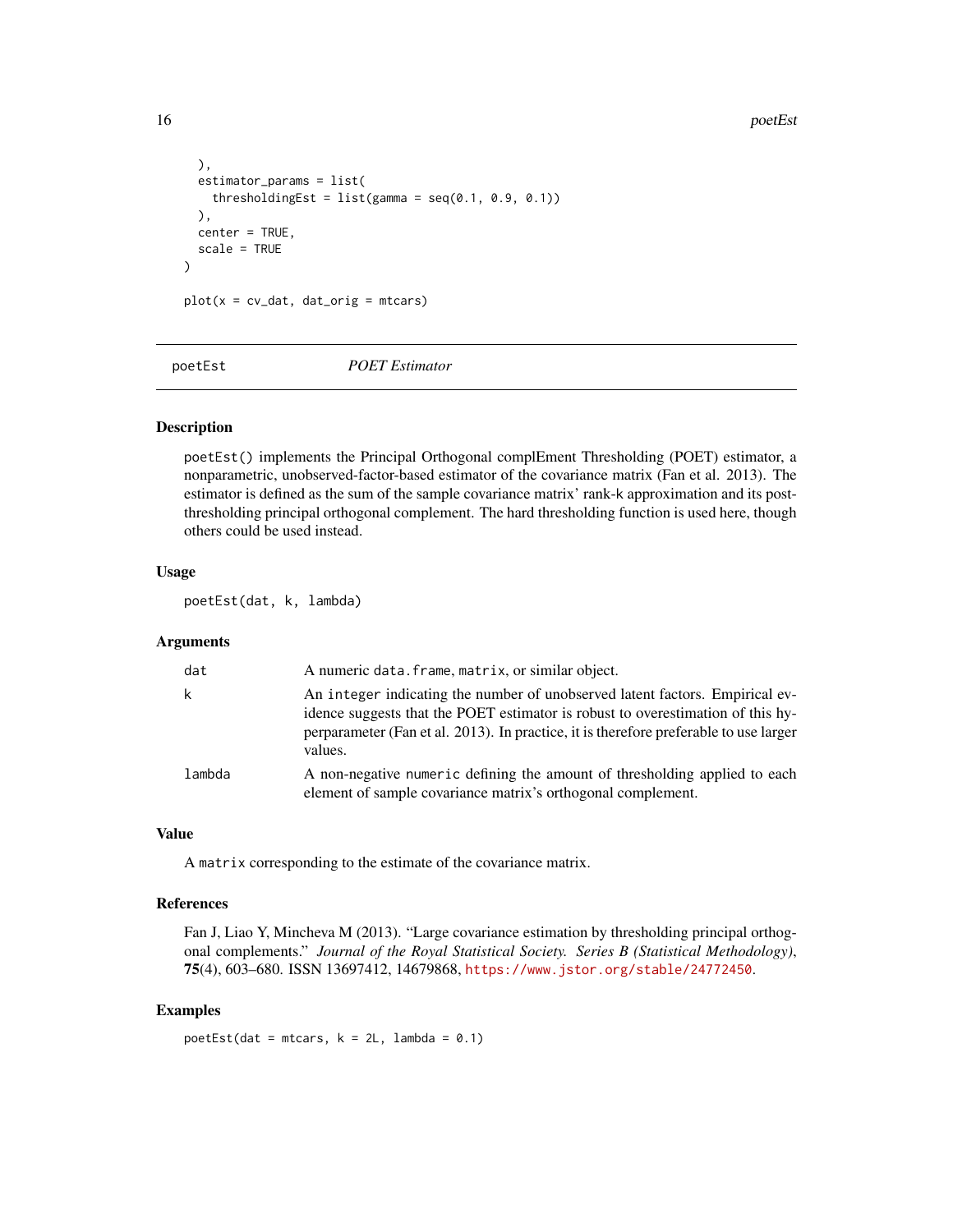<span id="page-16-0"></span>

#### Description

robustPoetEst() implements the robust version of Principal Orthogonal complEment Thresholding (POET) estimator, a nonparametric, unobserved-factor-based estimator of the covariance matrix when the underlying distribution is elliptical (Fan et al. 2018). The estimator is defined as the sum of the sample covariance matrix's rank-k approximation and its post-thresholding principal orthogonal complement. The rank-k approximation is constructed from the sample covariance matrix, its leading eigenvalues, and its leading eigenvectors. The sample covariance matrix and leading eigenvalues are initially estimated via an M-estimation procedure and the marginal Kendall's tau estimator. The leading eigenvectors are estimated using spatial Kendall's tau estimator. The hard thresholding function is used to regularize the idiosyncratic errors' estimated covariance matrix, though other regularization schemes could be used.

We do not recommend that this estimator be employed when the estimand is the correlation matrix. The diagonal entries of the resulting estimate are not guaranteed to be equal to one.

#### Usage

robustPoetEst(dat, k, lambda, var\_est = c("sample", "mad", "huber"))

#### Arguments

| dat     | A numeric data. frame, matrix, or similar object.                                                                                                                                                                                                                                    |
|---------|--------------------------------------------------------------------------------------------------------------------------------------------------------------------------------------------------------------------------------------------------------------------------------------|
| k       | An integer indicating the number of unobserved latent factors. Empirical ev-<br>idence suggests that the POET estimator is robust to overestimation of this hy-<br>perparameter (Fan et al. 2013). In practice, it is therefore preferable to use larger<br>values.                  |
| lambda  | A non-negative numeric defining the amount of thresholding applied to each<br>element of sample covariance matrix's orthogonal complement.                                                                                                                                           |
| var_est | A character dictating which variance estimator to use. This must be one of the<br>strings "sample", "mad", or "huber". "sample" uses sample variances; "mad"<br>estimates variances via median absolute deviation; "huber" uses an M-estimator<br>for variance under the Huber loss. |

#### Value

A matrix corresponding to the estimate of the covariance matrix.

#### References

Fan J, Liao Y, Mincheva M (2013). "Large covariance estimation by thresholding principal orthogonal complements." *Journal of the Royal Statistical Society. Series B (Statistical Methodology)*, 75(4), 603–680. ISSN 13697412, 14679868, <https://www.jstor.org/stable/24772450>.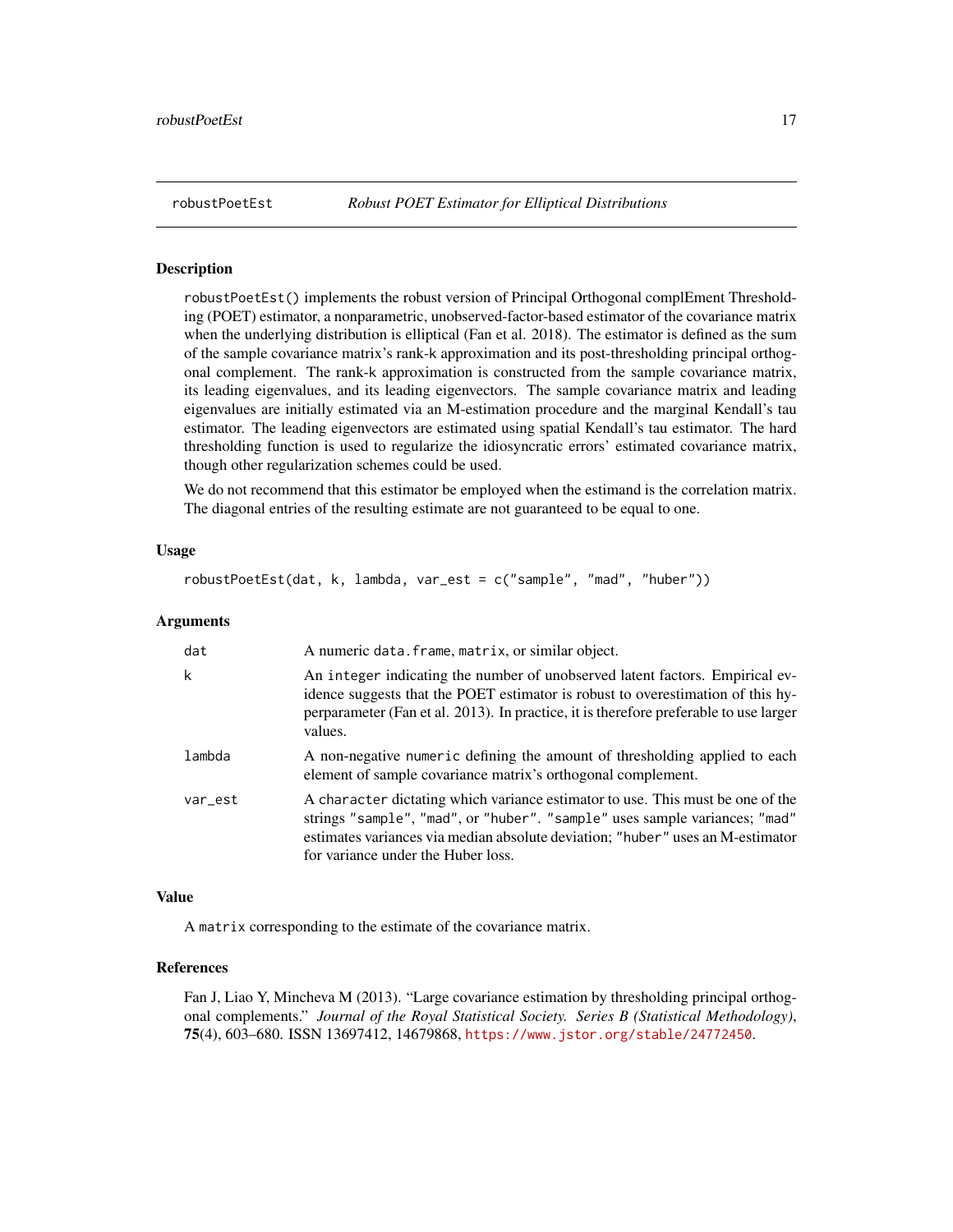<span id="page-17-0"></span>Fan J, Liu H, Wang W (2018). "Large covariance estimation through elliptical factor models." *Ann. Statist.*, 46(4), 1383–1414. doi: [10.1214/17AOS1588.](https://doi.org/10.1214/17-AOS1588)

#### Examples

 $robustPoetEst(data = mtears, k = 2L, lambda = 0.1, var_set = "sample")$ 

sampleCovEst *Sample Covariance Matrix*

# Description

sampleCovEst() computes the sample covariance matrix. This function is a simple wrapper around [covar\(](#page-0-0)).

#### Usage

sampleCovEst(dat)

#### Arguments

dat A numeric data.frame, matrix, or similar object.

# Value

A matrix corresponding to the estimate of the covariance matrix.

#### Examples

sampleCovEst(dat = mtcars)

scadEst *Smoothly Clipped Absolute Deviation Estimator*

#### Description

scadEst() applies the SCAD thresholding function of Fan and Li (2001) to each entry of the sample covariance matrix. This penalized estimator constitutes a compromise between hard and soft thresholding of the sample covariance matrix: it is a linear interpolation between soft thresholding up to  $2 \times 1$  ambda and hard thresholding after  $3.7 \times 1$  ambda (Rothman et al. 2009).

#### Usage

scadEst(dat, lambda)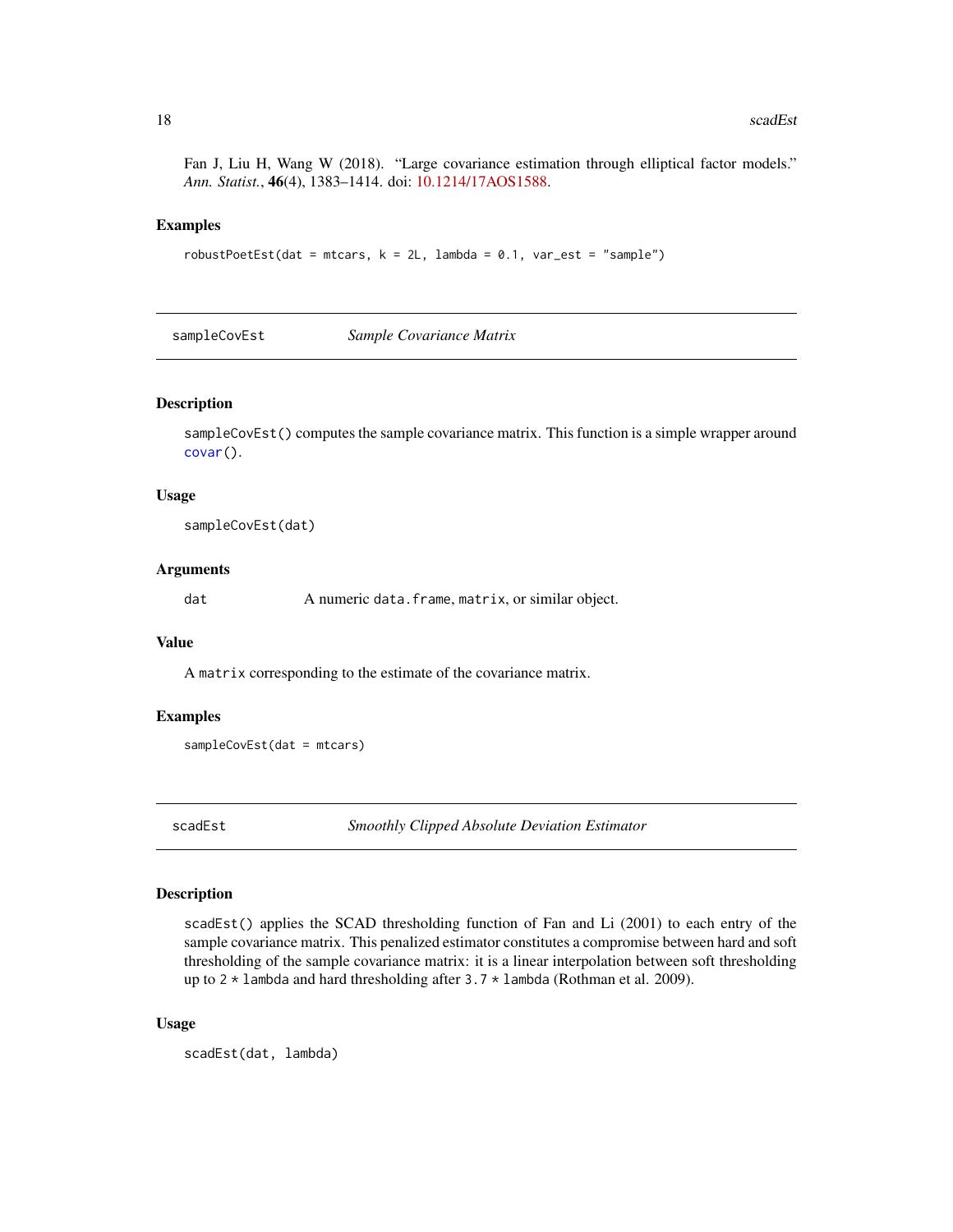#### <span id="page-18-0"></span>Arguments

| dat    | A numeric data. frame, matrix, or similar object.                          |
|--------|----------------------------------------------------------------------------|
| lambda | A non-negative numeric defining the degree of thresholding applied to each |
|        | element of dat's sample covariance matrix.                                 |

# Value

A matrix corresponding to the estimate of the covariance matrix.

# References

Fan J, Li R (2001). "Variable Selection via Nonconcave Penalized Likelihood and its Oracle Properties." *Journal of the American Statistical Association*, 96(456), 1348-1360. doi: [10.1198/](https://doi.org/10.1198/016214501753382273) [016214501753382273,](https://doi.org/10.1198/016214501753382273) https://doi.org/10.1198/016214501753382273.

Rothman AJ, Levina E, Zhu J (2009). "Generalized Thresholding of Large Covariance Matrices." *Journal of the American Statistical Association*, 104(485), 177-186. doi: [10.1198/jasa.2009.0101,](https://doi.org/10.1198/jasa.2009.0101) https://doi.org/10.1198/jasa.2009.0101.

#### Examples

 $scadEst(data = mtcars, lambda = 0.2)$ 

spikedFrobeniusShrinkEst

*Frobenius Norm Shrinkage Estimator, Spiked Covariance Model*

#### **Description**

spikedFrobeniusShrinkEst() implements the asymptotically optimal shrinkage estimator with respect to the Frobenius loss in a spiked covariance matrix model. Informally, this model admits Gaussian data-generating processes whose covariance matrix is a scalar multiple of the identity, save for a few number of large "spikes". A thorough review of this estimator, or more generally spiked covariance matrix estimation, is provided in Donoho et al. (2018).

#### Usage

```
spikedFrobeniusShrinkEst(dat, p_n_ratio, num_spikes = NULL, noise = NULL)
```

| dat        | A numeric data. frame, matrix, or similar object.                                                                                                                                                                      |
|------------|------------------------------------------------------------------------------------------------------------------------------------------------------------------------------------------------------------------------|
| p_n_ratio  | A numeric between 0 and 1 representing the asymptotic ratio of the number of<br>features, p, and the number of observations, n.                                                                                        |
| num_spikes | A numeric integer equal to or larger than one which providing the known num-<br>ber of spikes in the population covariance matrix. Defaults to NULL, indicating<br>that this value is not known and must be estimated. |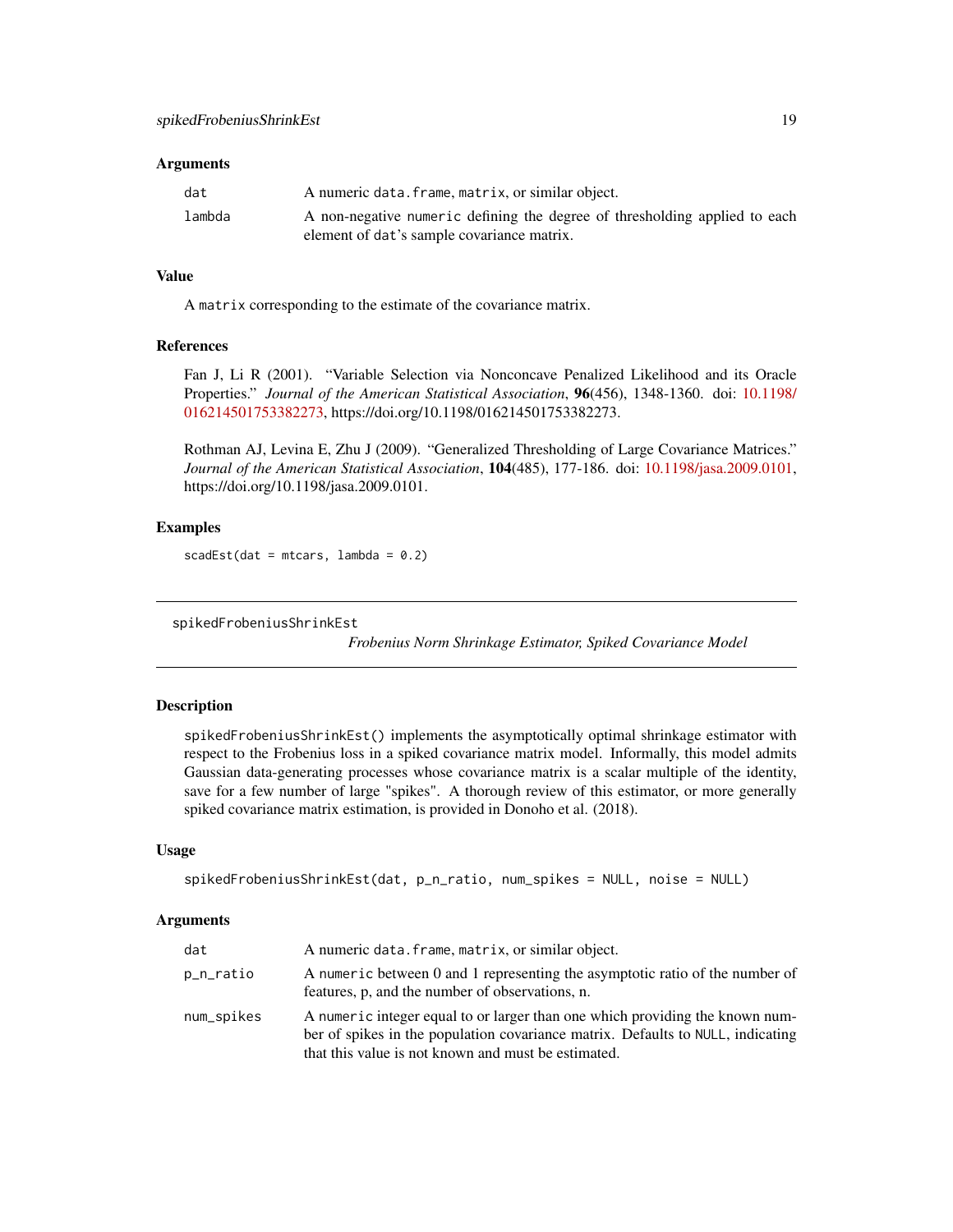<span id="page-19-0"></span>

| noise | A numeric representing the known scalar multiple of the identity matrix giving  |
|-------|---------------------------------------------------------------------------------|
|       | the approximate population covariance matrix. Defaults to NULL, indicating that |
|       | this values is not known and must be estimated.                                 |

# Value

A matrix corresponding to the covariance matrix estimate.

#### References

Donoho D, Gavish M, Johnstone I (2018). "Optimal shrinkage of eigenvalues in the spiked covariance model." *The Annals of Statistics*, 46(4), 1742 – 1778.

# Examples

```
spike dFrobeniusShrinkEst(data = mtcars, p_n-ratio = 0.1, num_spikes = 2L)
```
spikedOperatorShrinkEst

*Operator Norm Shrinkage Estimator, Spiked Covariance Model*

#### Description

spikedOperatorShrinkEst() implements the asymptotically optimal shrinkage estimator with respect to the operator loss in a spiked covariance matrix model. Informally, this model admits Gaussian data-generating processes whose covariance matrix is a scalar multiple of the identity, save for a few number of large "spikes". A thorough review of this estimator, or more generally spiked covariance matrix estimation, is provided in Donoho et al. (2018).

# Usage

```
spikedOperatorShrinkEst(dat, p_n_ratio, num_spikes = NULL, noise = NULL)
```

| dat        | A numeric data. frame, matrix, or similar object.                                                                                                                                                                      |
|------------|------------------------------------------------------------------------------------------------------------------------------------------------------------------------------------------------------------------------|
| p_n_ratio  | A numeric between 0 and 1 representing the asymptotic ratio of the number of<br>features, p, and the number of observations, n.                                                                                        |
| num_spikes | A numeric integer equal to or larger than one which providing the known num-<br>ber of spikes in the population covariance matrix. Defaults to NULL, indicating<br>that this value is not known and must be estimated. |
| noise      | A numeric representing the known scalar multiple of the identity matrix giving<br>the approximate population covariance matrix. Defaults to NULL, indicating that<br>this values is not known and must be estimated.   |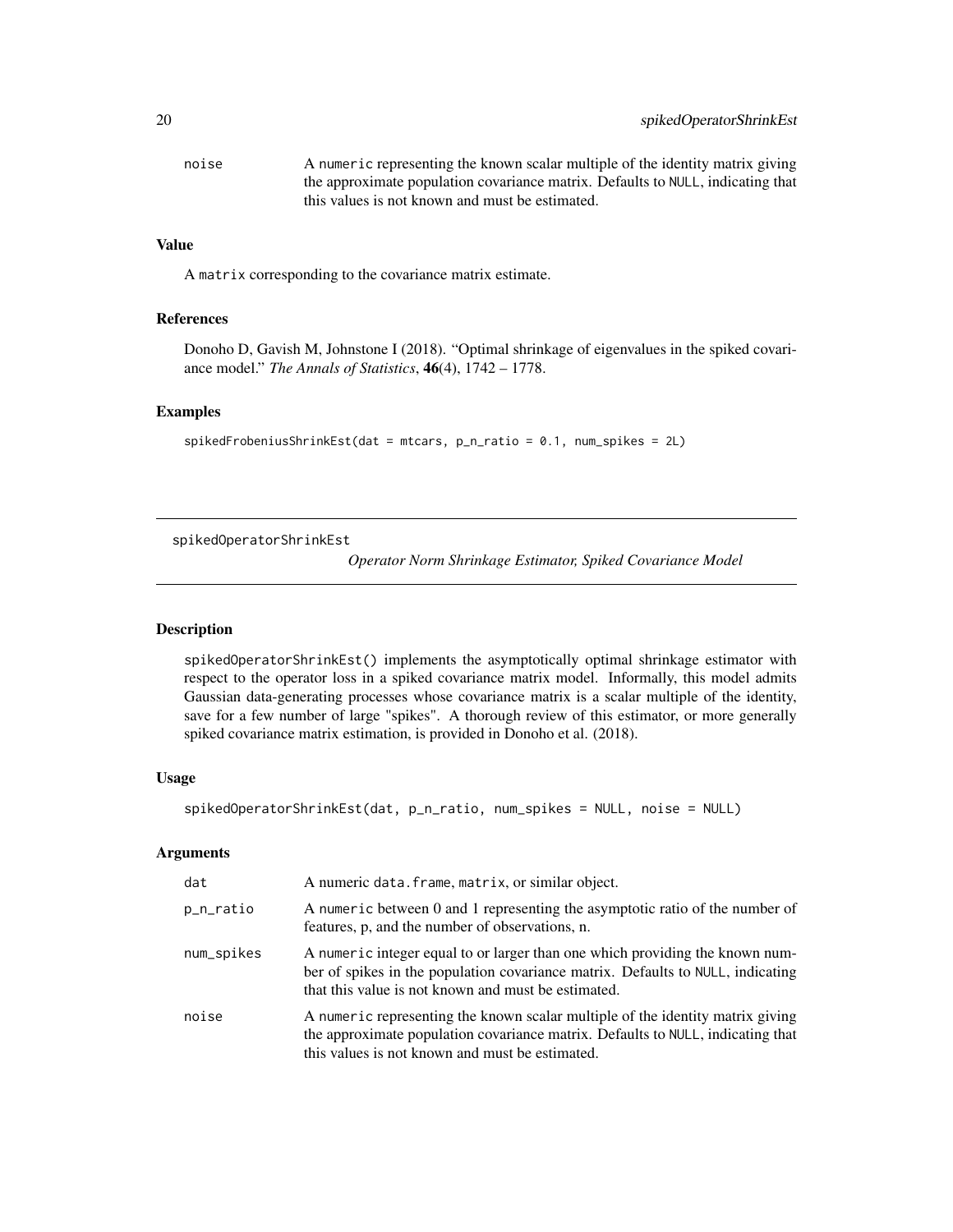# <span id="page-20-0"></span>spikedSteinShrinkEst 21

# Value

A matrix corresponding to the covariance matrix estimate.

#### References

Donoho D, Gavish M, Johnstone I (2018). "Optimal shrinkage of eigenvalues in the spiked covariance model." *The Annals of Statistics*, 46(4), 1742 – 1778.

#### Examples

```
spikedOperatorShrinkEst(dat = mtcars, p_n_ratio = 0.1, num_spikes = 2L)
```
spikedSteinShrinkEst *Stein Loss Shrinkage Estimator, Spiked Covariance Model*

#### Description

spikedSteinShrinkEst() implements the asymptotically optimal shrinkage estimator with respect to the Stein loss in a spiked covariance matrix model. Informally, this model admits Gaussian data-generating processes whose covariance matrix is a scalar multiple of the identity, save for a few number of large "spikes". A thorough review of this estimator, or more generally spiked covariance matrix estimation, is provided in Donoho et al. (2018).

# Usage

```
spikedSteinShrinkEst(dat, p_n_ratio, num_spikes = NULL, noise = NULL)
```
# Arguments

| dat        | A numeric data. frame, matrix, or similar object.                                                                                                                                                                      |
|------------|------------------------------------------------------------------------------------------------------------------------------------------------------------------------------------------------------------------------|
| p_n_ratio  | A numeric between 0 and 1 representing the asymptotic ratio of the number of<br>features, p, and the number of observations, n.                                                                                        |
| num_spikes | A numeric integer equal to or larger than one which providing the known num-<br>ber of spikes in the population covariance matrix. Defaults to NULL, indicating<br>that this value is not known and must be estimated. |
| noise      | A numeric representing the known scalar multiple of the identity matrix giving<br>the approximate population covariance matrix. Defaults to NULL, indicating that<br>this values is not known and must be estimated.   |

# Value

A matrix corresponding to the covariance matrix estimate.

#### References

Donoho D, Gavish M, Johnstone I (2018). "Optimal shrinkage of eigenvalues in the spiked covariance model." *The Annals of Statistics*, 46(4), 1742 – 1778.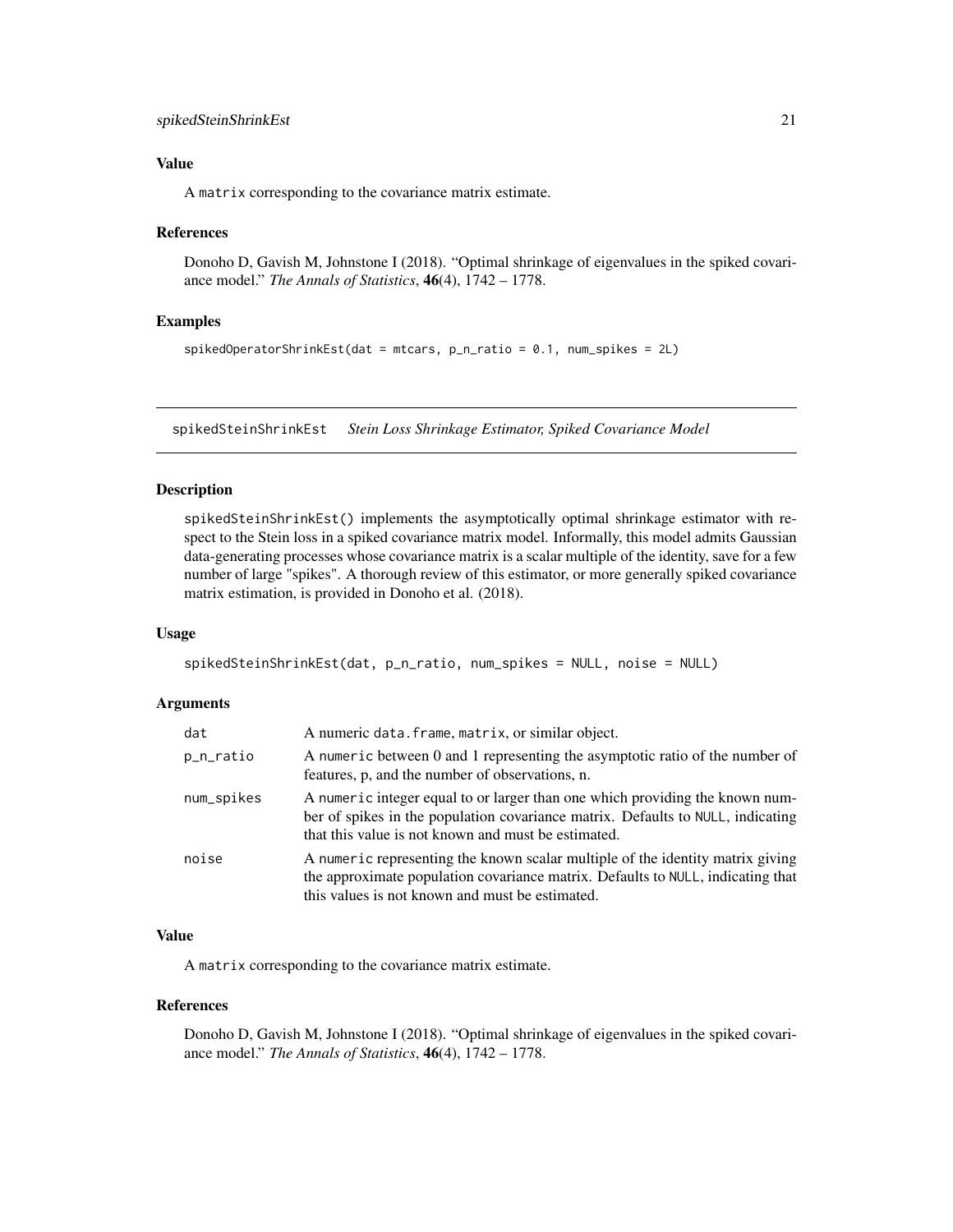#### <span id="page-21-0"></span>Examples

```
spike dFrobeniusShrinkEst(data = mtcars, p_n-ratio = 0.1, num_spikes = 2L)
```
summary.cvCovEst *Generic Summary Method for cvCovEst*

# Description

summary() provides summary statistics regarding the performance of  $cycovEst()$  and can be used for diagnostic plotting.

#### Usage

```
## S3 method for class 'cvCovEst'
summary(
 object,
  dat_orig,
  summ_fun = c("cvRiskByClass", "bestInClass", "worstInClass", "hyperRisk"),
  ...
)
```
# Arguments

| object   | A named list of class "cvCovEst".                                                                             |
|----------|---------------------------------------------------------------------------------------------------------------|
| dat_orig | The numeric data. frame, matrix, or similar object originally passed to cvCovEst().                           |
| summ_fun | A character vector specifying which summaries to output. See Details for<br>function descriptions.            |
| $\cdot$  | Additional arguments passed to summary () These are not explicitly used and<br>should be ignored by the user. |

# Details

summary() accepts four different choices for the summ\_fun argument. The choices are:

- "cvRiskByClass" Returns the minimum, first quartile, median, third quartile, and maximum of the cross-validated risk associated with each class of estimator passed to [cvCovEst\(](#page-3-1)).
- "bestInClass" Returns the specific hyperparameters, if applicable, of the best performing estimator within each class along with other metrics.
- "worstInClass" Returns the specific hyperparameters, if applicable, of the worst performing estimator within each class along with other metrics.
- "hyperRisk" For estimators that take hyperparameters as arguments, this function returns the hyperparameters associated with the minimum, first quartile, median, third quartile, and maximum of the cross-validated risk within each class of estimator. Each class has its own [tibble](#page-0-0), which are returned as a list.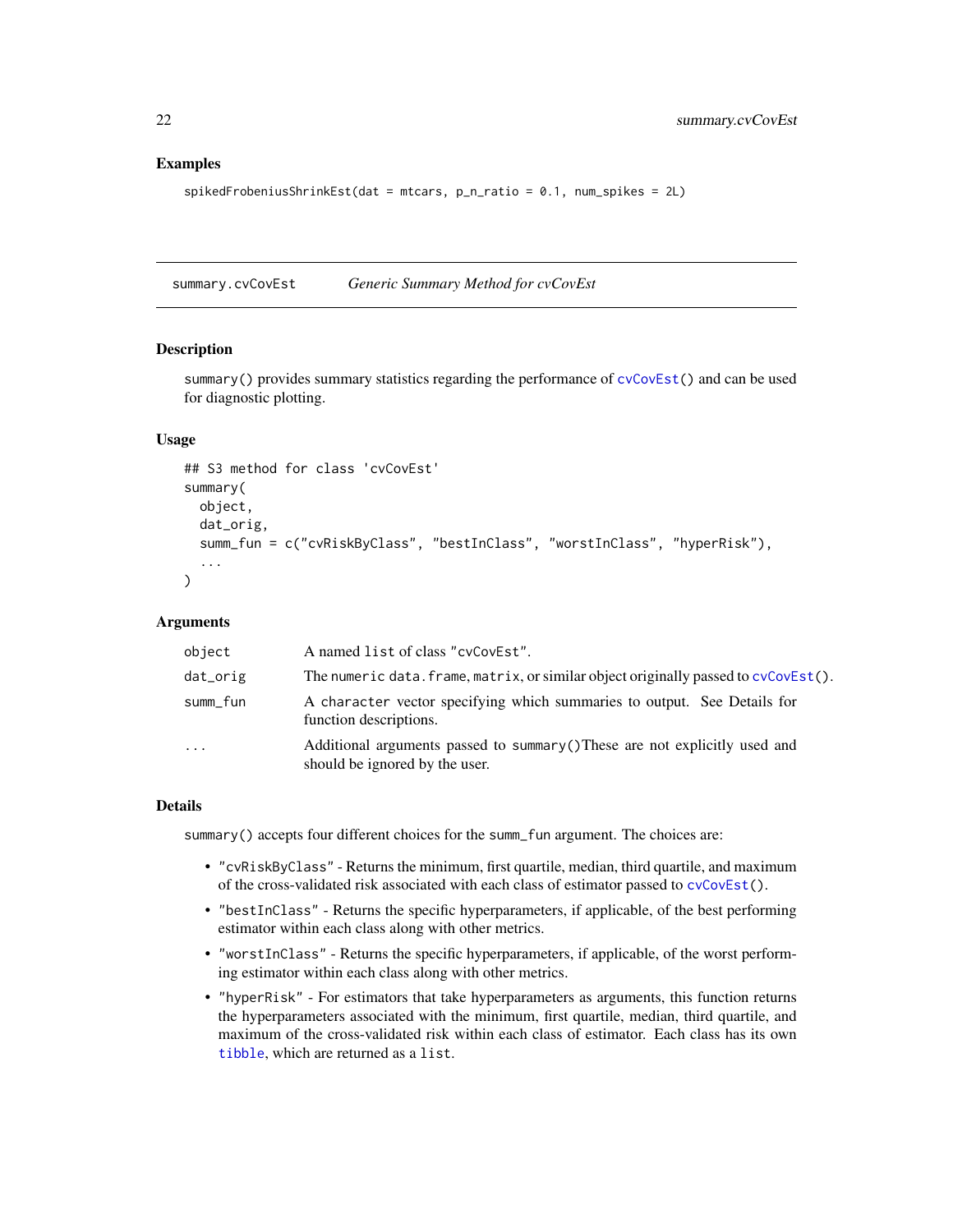# <span id="page-22-0"></span>taperingEst 23

# Value

A named list where each element corresponds to the output of of the requested summaries.

#### Examples

```
cv_dat <- cvCovEst(
  dat = mtcars,
  estimators = c(linearShrinkEst, thresholdingEst, sampleCovEst
  ),
  estimator_params = list(
    linearShrinkEst = list(alpha = seq(0.1, 0.9, 0.1)),thresholdingEst = list(gamma = seq(0.1, 0.9, 0.1))),
  center = TRUE,
  scale = TRUE
)
summary(cv_dat, mtcars)
```
taperingEst *Tapering Estimator*

#### Description

taperingEst() estimates the covariance matrix of a data.frame-like object with ordered variables by gradually shrinking the bands of the sample covariance matrix towards zero. The estimator is defined as the Hadamard product of the sample covariance matrix and a weight matrix. The amount of shrinkage is dictated by the weight matrix and is specified by a hyperparameter k. This estimator is attributed to Cai et al. (2010).

The weight matrix is a Toeplitz matrix with entries defined as follows. Let i and j index the rows and columns of the weight matrix, respectively. If  $abs(i - j) \le k / 2$ , then entry i, j in the weight matrix is equal to 1. If  $k / 2 < abs(i - j) < k$ , then entry i, j is equal to  $2 - 2 \times abs(i - j) / k$ . Otherwise, entry i, j is equal to 0.

#### Usage

taperingEst(dat, k)

#### Arguments

| dat | A numeric data. frame, matrix, or similar object. |
|-----|---------------------------------------------------|
|     | A non-negative, even numeric integer.             |

# Value

A matrix corresponding to the estimate of the covariance matrix.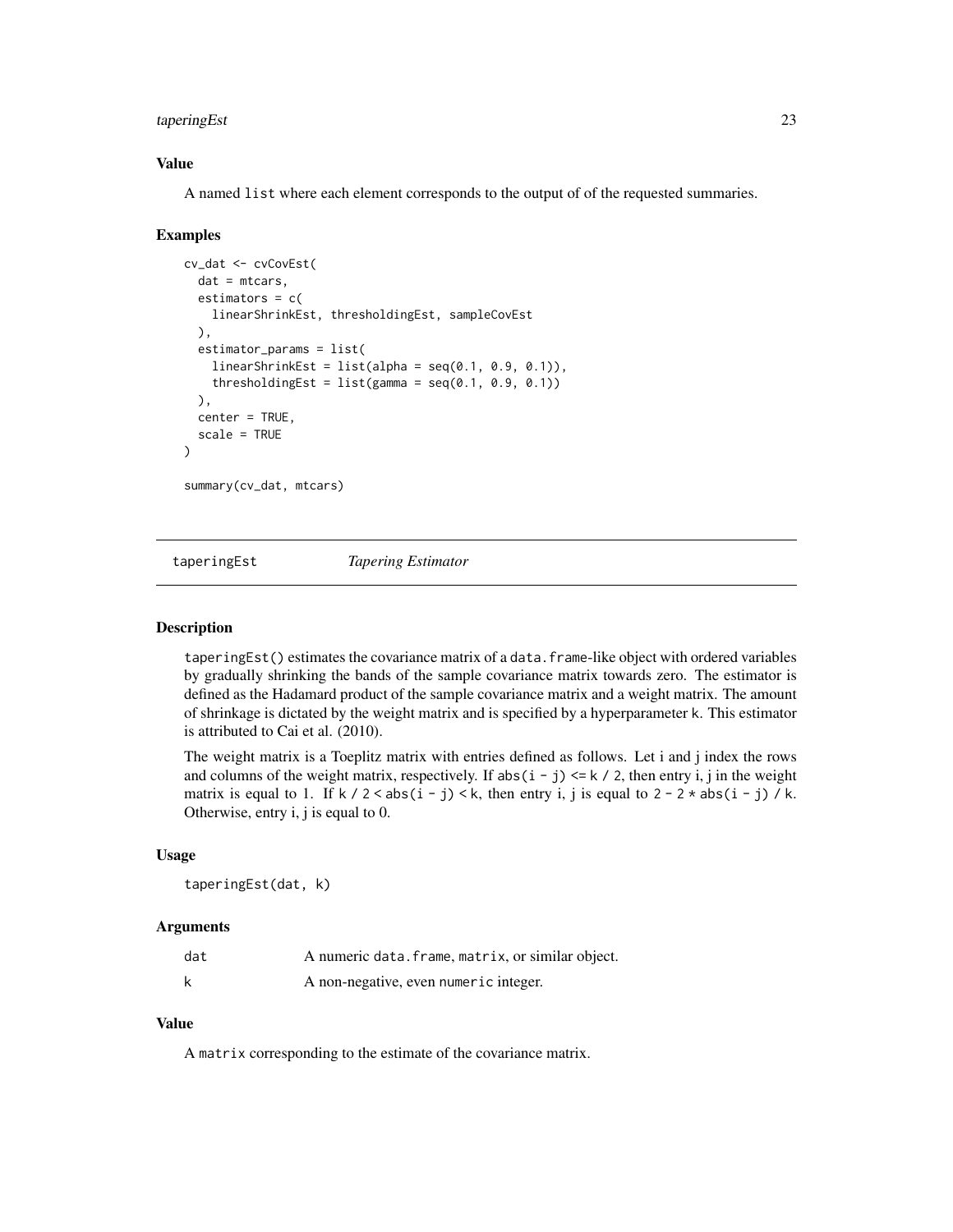# References

Cai TT, Zhang C, Zhou HH (2010). "Optimal rates of convergence for covariance matrix estimation." *Ann. Statist.*, 38(4), 2118–2144. doi: [10.1214/09AOS752.](https://doi.org/10.1214/09-AOS752)

#### Examples

taperingEst(dat = mtcars,  $k = 0.1$ )

thresholdingEst *Hard Thresholding Estimator*

# Description

thresholdingEst() computes the hard thresholding estimate of the covariance matrix for a given value of gamma. The threshold estimator of the covariance matrix applies a hard thresholding operator to each element of the sample covariance matrix. For more information on this estimator, review Bickel and Levina (2008).

# Usage

thresholdingEst(dat, gamma)

# Arguments

| dat   | A numeric data. frame, matrix, or similar object.                          |
|-------|----------------------------------------------------------------------------|
| gamma | A non-negative numeric defining the degree of hard thresholding applied to |
|       | each element of dat's sample covariance matrix.                            |

# Value

A matrix corresponding to the estimate of the covariance matrix.

# References

Bickel PJ, Levina E (2008). "Covariance regularization by thresholding." *Annals of Statistics*, 36(6), 2577–2604. doi: [10.1214/08AOS600.](https://doi.org/10.1214/08-AOS600)

#### Examples

```
thresholdingEst(dat = mtcars, gamma = 0.2)
```
<span id="page-23-0"></span>